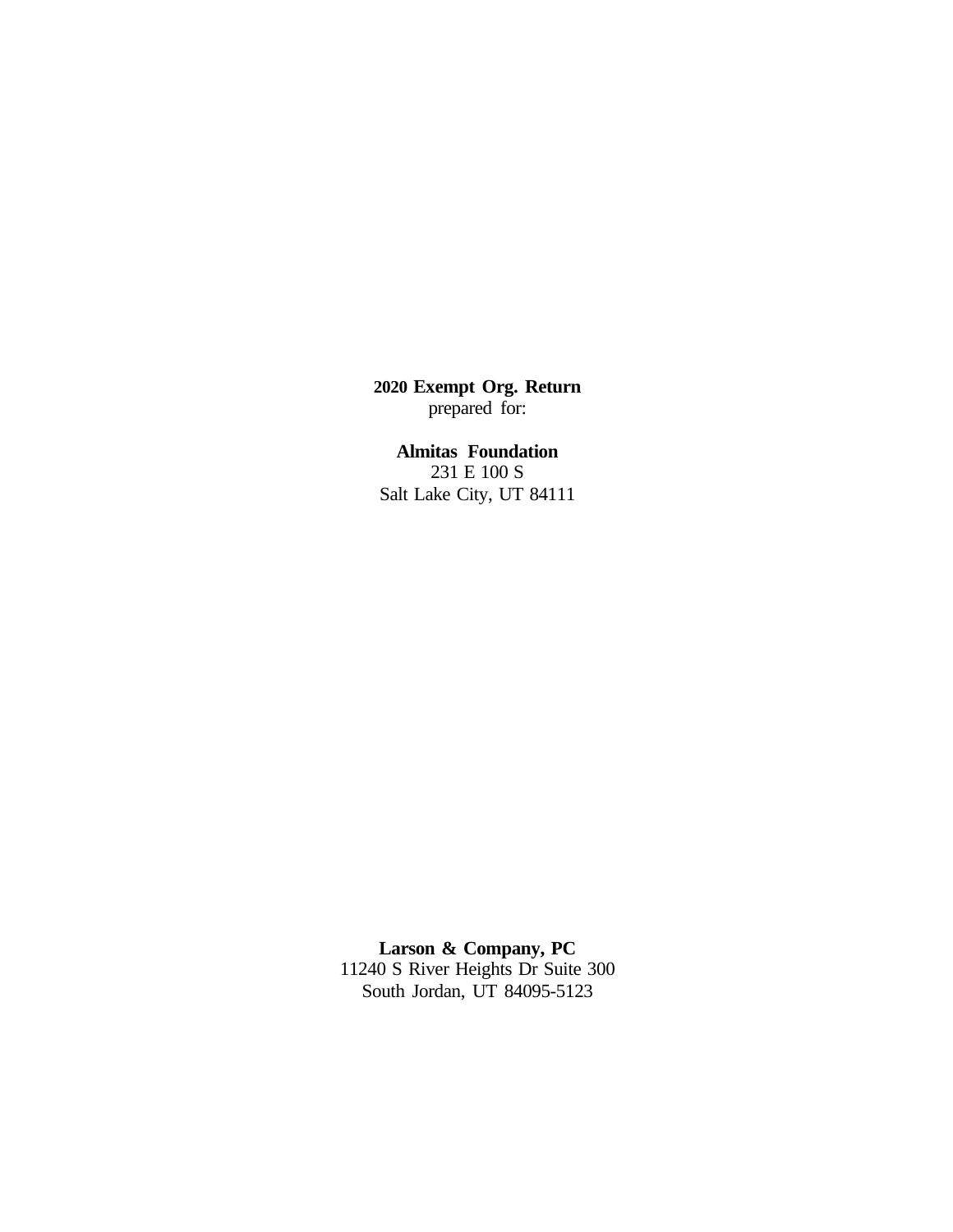July 14, 2021

### **CONFIDENTIAL**

Almitas Foundation 231 E 100 S Salt Lake City, UT 84111

Dear:

We have prepared the following returns from information provided by you without verification or audit.

Short Form of Organization Exempt From Income Tax (Form 990-EZ)

We suggest that you examine these returns carefully to fully acquaint yourself with all items contained therein to ensure that there are no omissions or misstatements. Attached are instructions for signing and filing each return. Please follow those instructions carefully.

Enclosed is any material you furnished for use in preparing the returns. If the returns are examined, requests may be made for supporting documentation. Therefore, we recommend that you retain all pertinent records for at least seven years.

In order that we may properly advise you of tax considerations, please keep us informed of any significant changes in your financial affairs or of any correspondence received from taxing authorities.

If you have any questions, or if we can be of assistance in any way, please call.

Sincerely,

Richard Scoresby, CPA Larson & Company, PC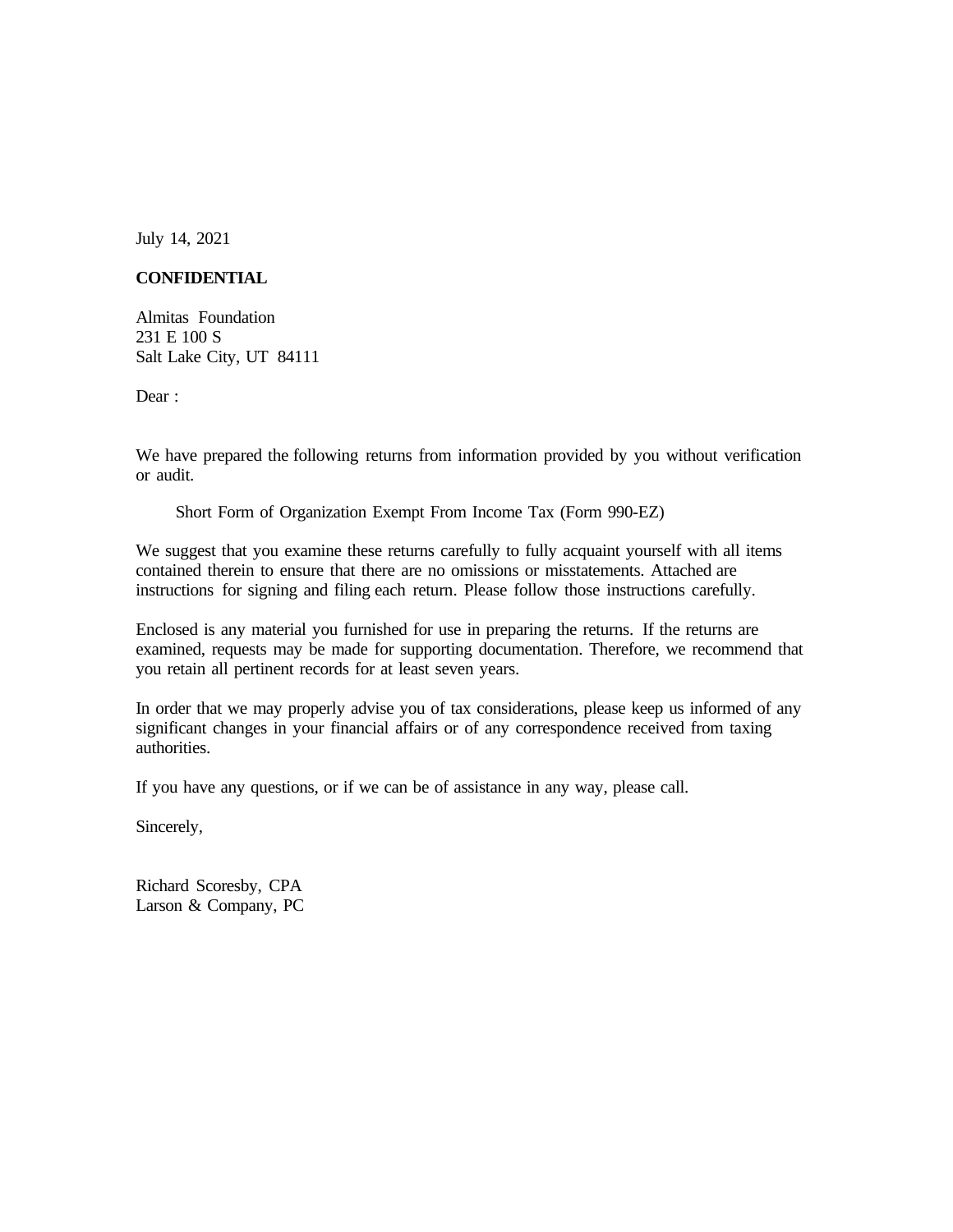# **Filing Instructions**

## **Almitas Foundation**

# **Short Form Exempt Organization Tax Return**

# **Taxable Year Ended August 31, 2020**

| Date Due:          | July 15, 2021                                                                                                                                                                                             |
|--------------------|-----------------------------------------------------------------------------------------------------------------------------------------------------------------------------------------------------------|
| <b>Remittance:</b> | None is required. Your Form 990-EZ for the tax year ended 8/31/20 shows no<br>balance due.                                                                                                                |
| <b>Mail To:</b>    | Department of the Treasury<br>Internal Revenue Service Center<br>Ogden, UT 84201-0027<br>If a private delivery service is used, mail to:<br><b>OSPC</b><br>1973 Rulon White Blyd.<br>Ogden, UT 84201-1000 |
| Signature:         | The return should be signed and dated on Page 4 by an officer representing the<br>organization.                                                                                                           |
| Other:             | Initial and date the copy of the return, and retain it for your records.                                                                                                                                  |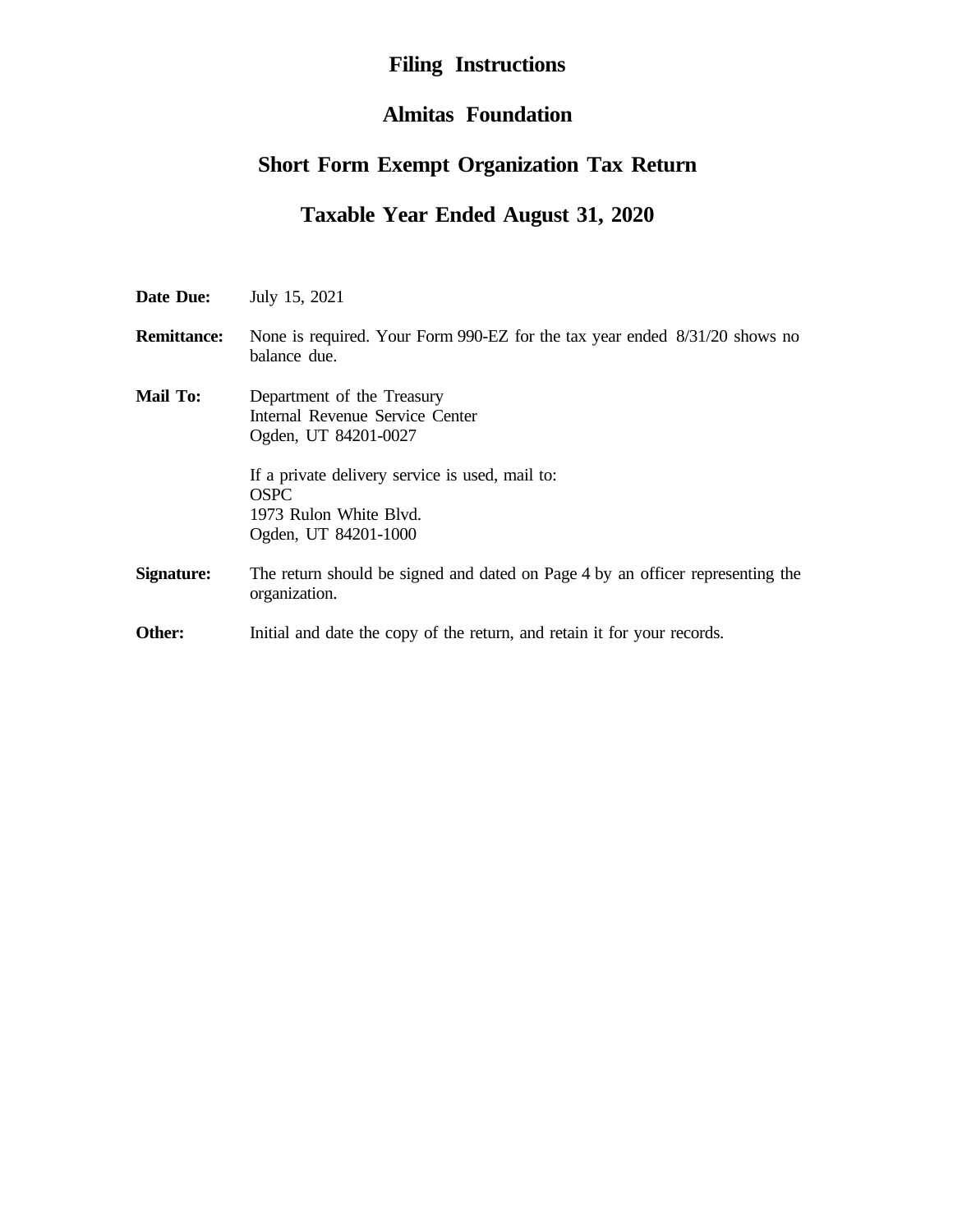|                                                          |                                               | Forms 990 / 990-EZ Return Summary |                                   |          |
|----------------------------------------------------------|-----------------------------------------------|-----------------------------------|-----------------------------------|----------|
|                                                          | For calendar year 2020, or tax year beginning | 01/01/20                          | 08/31/20<br>, and ending          |          |
|                                                          |                                               |                                   | 83-2514288                        |          |
|                                                          | ALMITAS FOUNDATION                            |                                   |                                   |          |
| Net Asset / Fund Balance at Beginning of Year            |                                               |                                   |                                   |          |
| Revenue                                                  |                                               |                                   |                                   |          |
| Contributions                                            |                                               | 10,230                            |                                   |          |
| Program service revenue                                  |                                               | 113,106                           |                                   |          |
| Investment income                                        |                                               |                                   |                                   |          |
| Capital gain / loss                                      |                                               |                                   |                                   |          |
| Fundraising / Gaming:                                    |                                               |                                   |                                   |          |
| Gross revenue                                            |                                               |                                   |                                   |          |
| Direct expenses                                          |                                               |                                   |                                   |          |
| Net income                                               |                                               |                                   |                                   |          |
| Other income                                             |                                               | 496                               |                                   |          |
| <b>Total revenue</b>                                     |                                               |                                   | 123,832                           |          |
| <b>Expenses</b>                                          |                                               |                                   |                                   |          |
| Program services                                         |                                               |                                   |                                   |          |
|                                                          |                                               |                                   |                                   |          |
| Management and general                                   |                                               |                                   |                                   |          |
| Fundraising                                              |                                               |                                   |                                   |          |
| <b>Total expenses</b>                                    |                                               |                                   | 132,557                           |          |
| Excess / (deficit)                                       |                                               |                                   |                                   | $-8,725$ |
|                                                          |                                               |                                   |                                   |          |
|                                                          |                                               |                                   |                                   |          |
| Changes                                                  |                                               |                                   |                                   |          |
|                                                          |                                               |                                   |                                   | 10,989   |
|                                                          | Net Asset / Fund Balance at End of Year       |                                   |                                   | 2,264    |
|                                                          |                                               |                                   |                                   |          |
|                                                          |                                               |                                   |                                   |          |
|                                                          |                                               |                                   |                                   |          |
| <b>Reconciliation of Revenue</b>                         |                                               |                                   | <b>Reconciliation of Expenses</b> |          |
|                                                          |                                               |                                   |                                   |          |
|                                                          |                                               | Less:                             |                                   |          |
| Unrealized gains                                         |                                               | Donated services                  |                                   |          |
| Donated services                                         |                                               | Prior year adjustments            |                                   |          |
| Recoveries                                               |                                               | Losses                            |                                   |          |
| Other                                                    |                                               | Other                             |                                   |          |
|                                                          |                                               | Plus:                             |                                   |          |
| Investment expenses                                      |                                               | Investment expenses               |                                   |          |
| Other                                                    |                                               | Other                             |                                   |          |
| Total revenue per return                                 |                                               |                                   | Total expenses per return         |          |
|                                                          |                                               |                                   |                                   |          |
|                                                          |                                               | <b>Balance Sheet</b>              |                                   |          |
|                                                          | <b>Beginning</b>                              | Ending                            | <b>Differences</b>                |          |
| Assets                                                   |                                               | 118,496                           |                                   |          |
| Liabilities                                              |                                               |                                   |                                   |          |
|                                                          |                                               | 116,232                           |                                   |          |
| Net assets                                               |                                               | 2,264                             |                                   | 2,264    |
|                                                          | Miscellaneous Information                     |                                   |                                   |          |
|                                                          | Amended return                                |                                   |                                   |          |
| Total revenue per financial statements<br>Less:<br>Plus: | Return / extended due date                    | 07/15/21                          |                                   |          |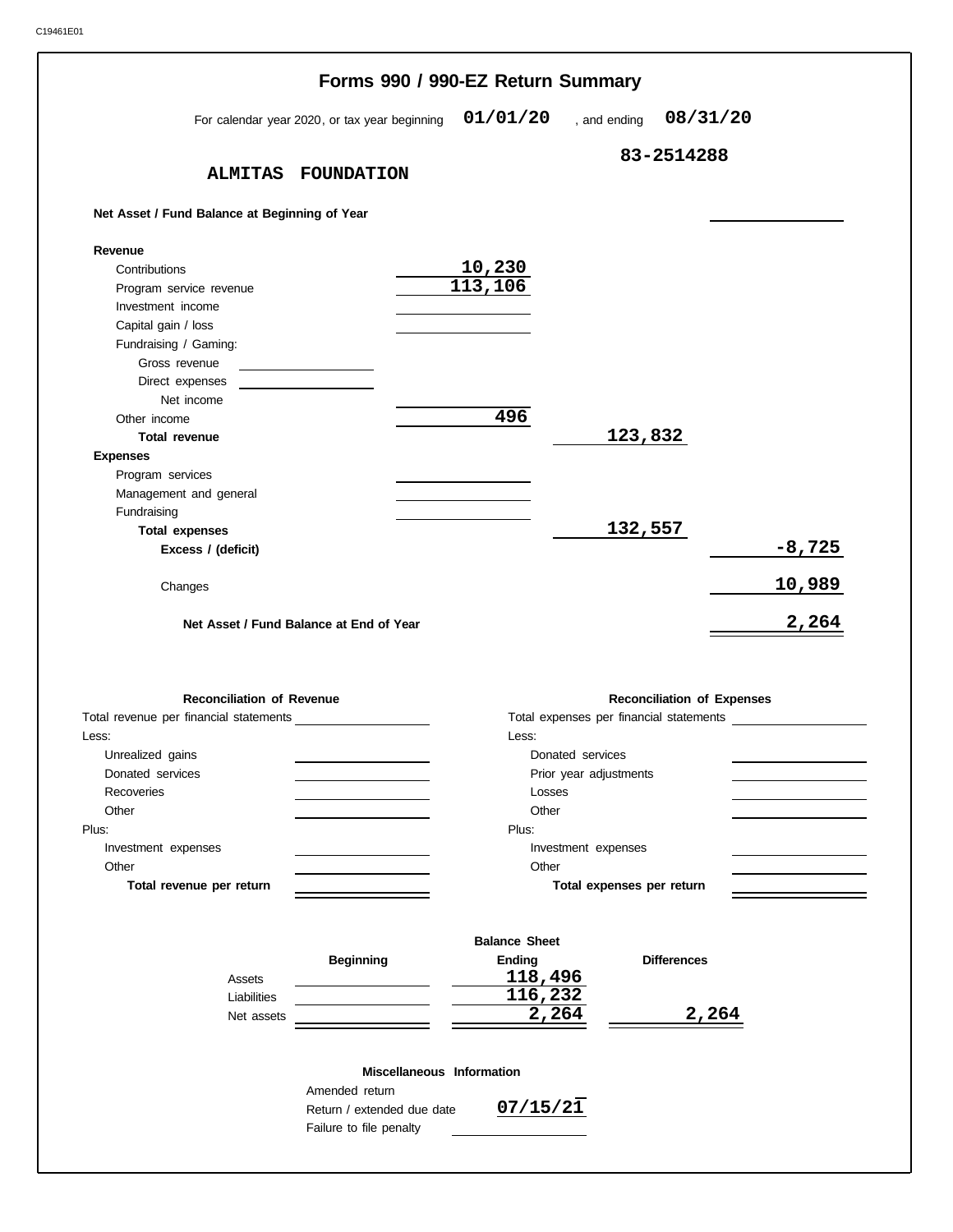| C19461E01     | <b>CHANGE</b>  |                                                        | IN ACCOUNTING PERIOD                                                                                                                                            |                          |                                                     |
|---------------|----------------|--------------------------------------------------------|-----------------------------------------------------------------------------------------------------------------------------------------------------------------|--------------------------|-----------------------------------------------------|
|               |                |                                                        | <b>Short Form</b>                                                                                                                                               |                          | OMB No. 1545-0047                                   |
|               |                | Form 990-EZ                                            | <b>Return of Organization Exempt From Income Tax</b>                                                                                                            |                          |                                                     |
|               |                |                                                        |                                                                                                                                                                 |                          | 2020                                                |
|               |                |                                                        | Under section 501(c), 527, or 4947(a)(1) of the Internal Revenue Code (except private foundations)                                                              |                          |                                                     |
|               |                |                                                        | } Do not enter social security numbers on this form, as it may be made public.                                                                                  |                          | <b>Open to Public</b>                               |
|               |                | Department of the Treasury<br>Internal Revenue Service | }Go to www.irs.gov/Form990EZ for instructions and the latest information.                                                                                       |                          | <b>Inspection</b>                                   |
|               |                |                                                        | For the 2020 calendar year, or tax year beginning $01/01/20$ , and ending $08/31/20$                                                                            |                          |                                                     |
| В             |                | Check if applicable:                                   | C Name of organization                                                                                                                                          |                          | D Employer identification number                    |
|               | Address change |                                                        |                                                                                                                                                                 |                          |                                                     |
|               | Name change    |                                                        | <b>ALMITAS FOUNDATION</b>                                                                                                                                       |                          | 83-2514288                                          |
|               | Initial return |                                                        | Number and street (or P.O. box, if mail is not delivered to street address)<br>Room/suite                                                                       | E Telephone number       |                                                     |
|               |                | Final return/terminated                                | 231 E 100 S<br>City or town, state or province, country, and ZIP or foreign postal code                                                                         |                          | 801-494-7894                                        |
|               | Amended return | Application pending                                    | SALT LAKE CITY<br>UT 84111                                                                                                                                      | <b>F</b> Group Exemption |                                                     |
| G             |                | Accounting Method:                                     | $ \mathbf{X} $ Accrual Other (specify) $\mathbf{u}$<br>Cash                                                                                                     | Number <b>u</b>          | H Check $\mathbf{u}$     if the organization is not |
|               | Website:       |                                                        | ALMITASFOUNDATION.ORG                                                                                                                                           |                          | required to attach Schedule B                       |
|               |                |                                                        | Tax-exempt status (check only one) $ \mathbf{X}$ 501(c)(3)<br>$ 501(c) ( ) $ (insert no.)<br>527<br>4947(a)(1) or                                               |                          | (Form 990, 990-EZ, or 990-PF).                      |
| ĸ.            |                | Form of organization:                                  | $ \mathbf{X} $ Corporation<br>Trust<br>Association<br>Other                                                                                                     |                          |                                                     |
|               |                |                                                        | Add lines 5b, 6c, and 7b to line 9 to determine gross receipts. If gross receipts are \$200,000 or more, or if total assets                                     |                          |                                                     |
|               |                |                                                        |                                                                                                                                                                 |                          | 123,832                                             |
|               | Part I         |                                                        | Revenue, Expenses, and Changes in Net Assets or Fund Balances (see the instructions for Part I)                                                                 |                          |                                                     |
|               |                |                                                        |                                                                                                                                                                 |                          | x                                                   |
|               | 1              |                                                        | Contributions, gifts, grants, and similar amounts received                                                                                                      | $\mathbf{1}$             | 10,230<br>113,106                                   |
|               | $\mathbf{2}$   |                                                        |                                                                                                                                                                 | $\overline{2}$           |                                                     |
|               | 3              |                                                        |                                                                                                                                                                 | 3                        |                                                     |
|               | 4              |                                                        |                                                                                                                                                                 | 4                        |                                                     |
|               | 5a             |                                                        | Gross amount from sale of assets other than inventory<br>5а<br><b>5b</b>                                                                                        |                          |                                                     |
|               | b<br>c         |                                                        | Less: cost or other basis and sales expenses<br>Gain or (loss) from sale of assets other than inventory (subtract line 5b from line 5a)                         | 5с                       |                                                     |
|               | 6              |                                                        | Gaming and fundraising events:                                                                                                                                  |                          |                                                     |
|               | a              |                                                        | Gross income from gaming (attach Schedule G if greater than                                                                                                     |                          |                                                     |
|               |                | \$15,000                                               | 6a                                                                                                                                                              |                          |                                                     |
| Revenue       |                |                                                        | Gross income from fundraising events (not including \$<br>of contributions                                                                                      |                          |                                                     |
|               |                |                                                        | from fundraising events reported on line 1) (attach Schedule G if the                                                                                           |                          |                                                     |
|               |                |                                                        | sum of such gross income and contributions exceeds \$15,000)<br>6b                                                                                              |                          |                                                     |
|               | c              |                                                        | Less: direct expenses from gaming and fundraising events<br>6с                                                                                                  |                          |                                                     |
|               | d              |                                                        | Net income or (loss) from gaming and fundraising events (add lines 6a and 6b and subtract                                                                       |                          |                                                     |
|               |                |                                                        |                                                                                                                                                                 | 6d                       |                                                     |
|               | 7a             |                                                        | 7a                                                                                                                                                              |                          |                                                     |
|               | b              | Less: cost of goods sold                               | 7b                                                                                                                                                              | 7c                       |                                                     |
|               | c<br>8         |                                                        |                                                                                                                                                                 | 8                        | 496                                                 |
|               | 9              |                                                        |                                                                                                                                                                 | 9                        | 123,832                                             |
|               | 10             |                                                        |                                                                                                                                                                 | 10                       |                                                     |
|               | 11             |                                                        | Benefits paid to or for members                                                                                                                                 | 11                       | 856                                                 |
|               | 12             |                                                        |                                                                                                                                                                 | 12                       | 89,127                                              |
| Expenses      | 13             |                                                        |                                                                                                                                                                 | 13                       | 492                                                 |
|               | 14             |                                                        |                                                                                                                                                                 | 14                       | 19,470                                              |
|               | 15             |                                                        |                                                                                                                                                                 | 15                       | 213                                                 |
|               | 16             |                                                        |                                                                                                                                                                 | 16                       | 22,399                                              |
|               | 17             |                                                        |                                                                                                                                                                 | 17                       | 132,557<br>$-8,725$                                 |
|               | 18<br>19       |                                                        | Excess or (deficit) for the year (subtract line 17 from line 9)<br>Net assets or fund balances at beginning of year (from line 27, column (A)) (must agree with | 18                       |                                                     |
| Assets        |                |                                                        | end-of-year figure reported on prior year's return)                                                                                                             | 19                       |                                                     |
|               | 20             |                                                        |                                                                                                                                                                 | 20                       | 10,989                                              |
| <b>b</b><br>2 | 21             |                                                        |                                                                                                                                                                 | 21                       | 2,264                                               |
|               |                |                                                        | For Paperwork Reduction Act Notice, see the separate instructions.                                                                                              |                          | Eorm $990-FZ$ (2020)                                |

| For Paperwork Reduction Act Notice, see the separate instructions |
|-------------------------------------------------------------------|
|-------------------------------------------------------------------|

Form **990-EZ** (2020)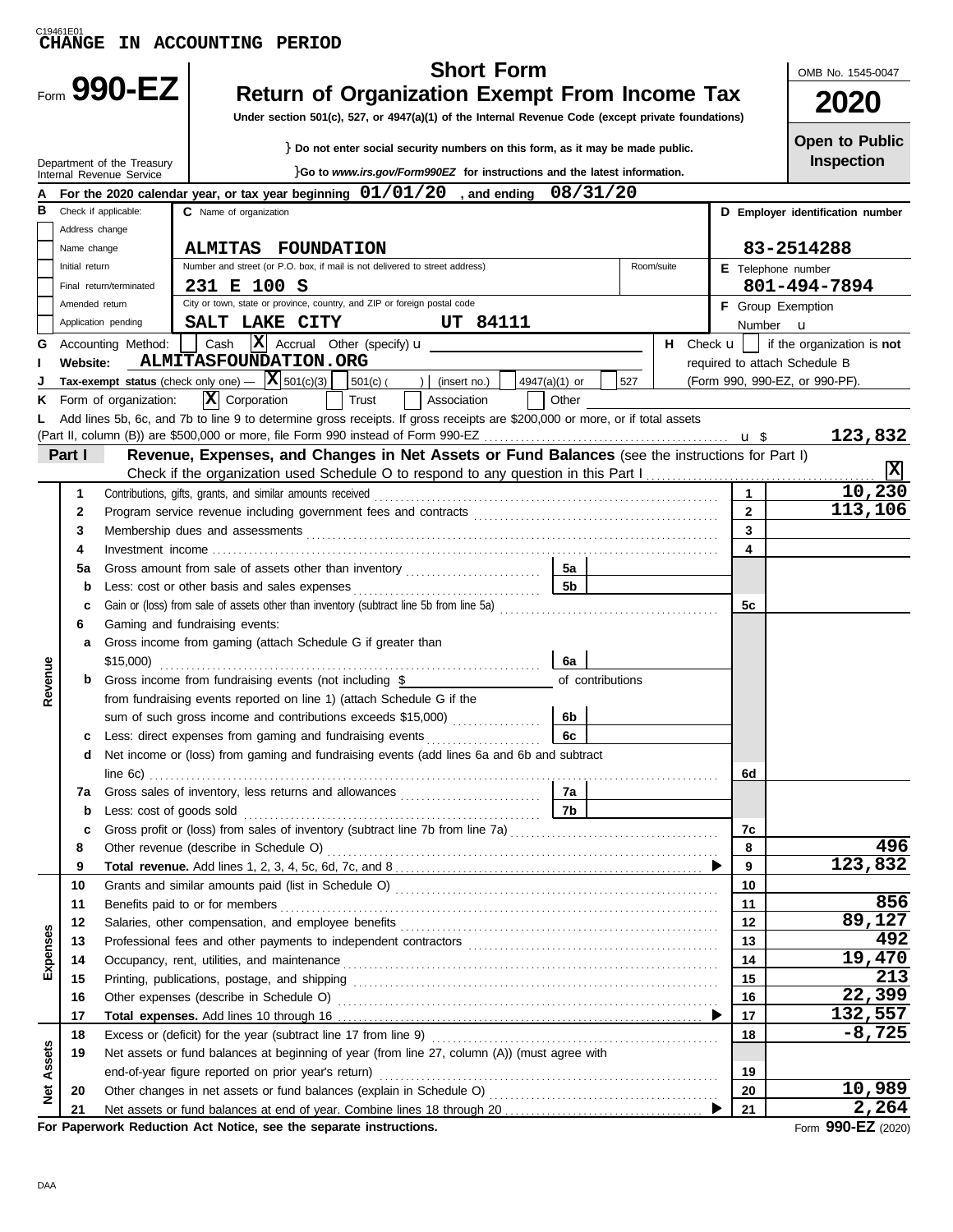| Form 990-EZ (2020)<br>ALMITAS FOUNDATION                                                                                                                                              |                                                      | 83-2514288                                                                          |                                                                                                  |          | Page 2                                        |
|---------------------------------------------------------------------------------------------------------------------------------------------------------------------------------------|------------------------------------------------------|-------------------------------------------------------------------------------------|--------------------------------------------------------------------------------------------------|----------|-----------------------------------------------|
| Part II<br><b>Balance Sheets</b> (see the instructions for Part II)                                                                                                                   |                                                      |                                                                                     |                                                                                                  |          | X                                             |
|                                                                                                                                                                                       |                                                      |                                                                                     |                                                                                                  |          |                                               |
|                                                                                                                                                                                       |                                                      |                                                                                     | (A) Beginning of year                                                                            |          | (B) End of year                               |
|                                                                                                                                                                                       |                                                      |                                                                                     | $\pmb{0}$                                                                                        | 22       | 114,735                                       |
| 23 Land and buildings                                                                                                                                                                 |                                                      |                                                                                     | 0                                                                                                | 23       |                                               |
|                                                                                                                                                                                       |                                                      |                                                                                     | 0                                                                                                | 24       | 3,761                                         |
| 25 Total assets                                                                                                                                                                       |                                                      |                                                                                     | 0                                                                                                | 25       | 118,496                                       |
| 26 Total liabilities (describe in Schedule O)                                                                                                                                         |                                                      |                                                                                     | 0                                                                                                | 26       | 116,232                                       |
| 27 Net assets or fund balances (line 27 of column (B) must agree with line 21)                                                                                                        |                                                      |                                                                                     | $\mathbf 0$                                                                                      | 27       | 2,264                                         |
| Part III<br>Statement of Program Service Accomplishments (see the instructions for Part III)<br>Check if the organization used Schedule O to respond to any question in this Part III |                                                      |                                                                                     | $\overline{\mathbf{x}}$                                                                          |          | <b>Expenses</b>                               |
| What is the organization's primary exempt purpose?                                                                                                                                    |                                                      |                                                                                     |                                                                                                  |          | (Required for section                         |
| SEE SCHEDULE O                                                                                                                                                                        |                                                      |                                                                                     |                                                                                                  |          | $501(c)(3)$ and $501(c)(4)$                   |
| Describe the organization's program service accomplishments for each of its three largest program services,                                                                           |                                                      |                                                                                     |                                                                                                  |          | organizations; optional for                   |
| as measured by expenses. In a clear and concise manner, describe the services provided, the number of                                                                                 |                                                      |                                                                                     |                                                                                                  | others.) |                                               |
| persons benefited, and other relevant information for each program title.                                                                                                             |                                                      |                                                                                     |                                                                                                  |          |                                               |
| 28<br>SEE SCHEDULE O                                                                                                                                                                  |                                                      |                                                                                     |                                                                                                  |          |                                               |
|                                                                                                                                                                                       |                                                      |                                                                                     |                                                                                                  |          |                                               |
| (Grants \$                                                                                                                                                                            |                                                      |                                                                                     |                                                                                                  | 28a      | 122,999                                       |
| 29                                                                                                                                                                                    |                                                      |                                                                                     |                                                                                                  |          |                                               |
|                                                                                                                                                                                       |                                                      |                                                                                     |                                                                                                  |          |                                               |
| (Grants \$                                                                                                                                                                            |                                                      |                                                                                     |                                                                                                  | 29a      |                                               |
| 30                                                                                                                                                                                    |                                                      |                                                                                     |                                                                                                  |          |                                               |
|                                                                                                                                                                                       |                                                      |                                                                                     |                                                                                                  |          |                                               |
| (Grants \$                                                                                                                                                                            |                                                      |                                                                                     |                                                                                                  | 30a      |                                               |
|                                                                                                                                                                                       |                                                      |                                                                                     |                                                                                                  |          |                                               |
| (Grants \$                                                                                                                                                                            |                                                      |                                                                                     |                                                                                                  | 31a      |                                               |
|                                                                                                                                                                                       |                                                      |                                                                                     | u                                                                                                | 32       | 122,999                                       |
| List of Officers, Directors, Trustees, and Key Employees (list each one even if not compensated - see the instructions for Part IV)<br>Part IV                                        |                                                      |                                                                                     |                                                                                                  |          |                                               |
| Check if the organization used Schedule O to respond to any question in this Part IV                                                                                                  |                                                      |                                                                                     |                                                                                                  |          |                                               |
| (a) Name and title                                                                                                                                                                    | (b) Average<br>hours per week<br>devoted to position | (c) Reportable<br>compensation<br>(Forms W-2/1099-MISC)<br>(if not paid, enter -0-) | (d) Health benefits.<br>contributions to employee<br>benefit plans, and<br>deferred compensation |          | (e) Estimated amount of<br>other compensation |
| <b>SARAH STONE</b>                                                                                                                                                                    |                                                      |                                                                                     |                                                                                                  |          |                                               |
| EXECUTIVE DIRECTOR                                                                                                                                                                    | 40.00                                                | 27,308                                                                              |                                                                                                  | 0        | 0                                             |
| <b>DAVID MYERS</b>                                                                                                                                                                    |                                                      |                                                                                     |                                                                                                  |          |                                               |
| <b>CHAIR</b><br>ROBERT STONE                                                                                                                                                          | 2.00                                                 | 0                                                                                   |                                                                                                  | 0        | 0                                             |
| TREASURER                                                                                                                                                                             | 3.00                                                 | 0                                                                                   |                                                                                                  | 0        | 0                                             |
| <b>REBECCA REED</b>                                                                                                                                                                   |                                                      |                                                                                     |                                                                                                  |          |                                               |
| <b>SECRETARY</b>                                                                                                                                                                      | 2.00                                                 | 0                                                                                   |                                                                                                  | 0        | 0                                             |
| <b>ANDREW CLAWSON</b>                                                                                                                                                                 |                                                      |                                                                                     |                                                                                                  |          |                                               |
| <b>BOARD MEMBER</b>                                                                                                                                                                   | 2.00                                                 | 0                                                                                   |                                                                                                  | 0        | 0                                             |
| REBECCA SIMMONS                                                                                                                                                                       |                                                      |                                                                                     |                                                                                                  |          |                                               |
| <b>BOARD MEMBER</b>                                                                                                                                                                   | 2.00                                                 | 0                                                                                   |                                                                                                  | 0        | 0                                             |
|                                                                                                                                                                                       |                                                      |                                                                                     |                                                                                                  |          |                                               |
|                                                                                                                                                                                       |                                                      |                                                                                     |                                                                                                  |          |                                               |
|                                                                                                                                                                                       |                                                      |                                                                                     |                                                                                                  |          |                                               |
|                                                                                                                                                                                       |                                                      |                                                                                     |                                                                                                  |          |                                               |
|                                                                                                                                                                                       |                                                      |                                                                                     |                                                                                                  |          |                                               |
|                                                                                                                                                                                       |                                                      |                                                                                     |                                                                                                  |          |                                               |
|                                                                                                                                                                                       |                                                      |                                                                                     |                                                                                                  |          |                                               |
|                                                                                                                                                                                       |                                                      |                                                                                     |                                                                                                  |          |                                               |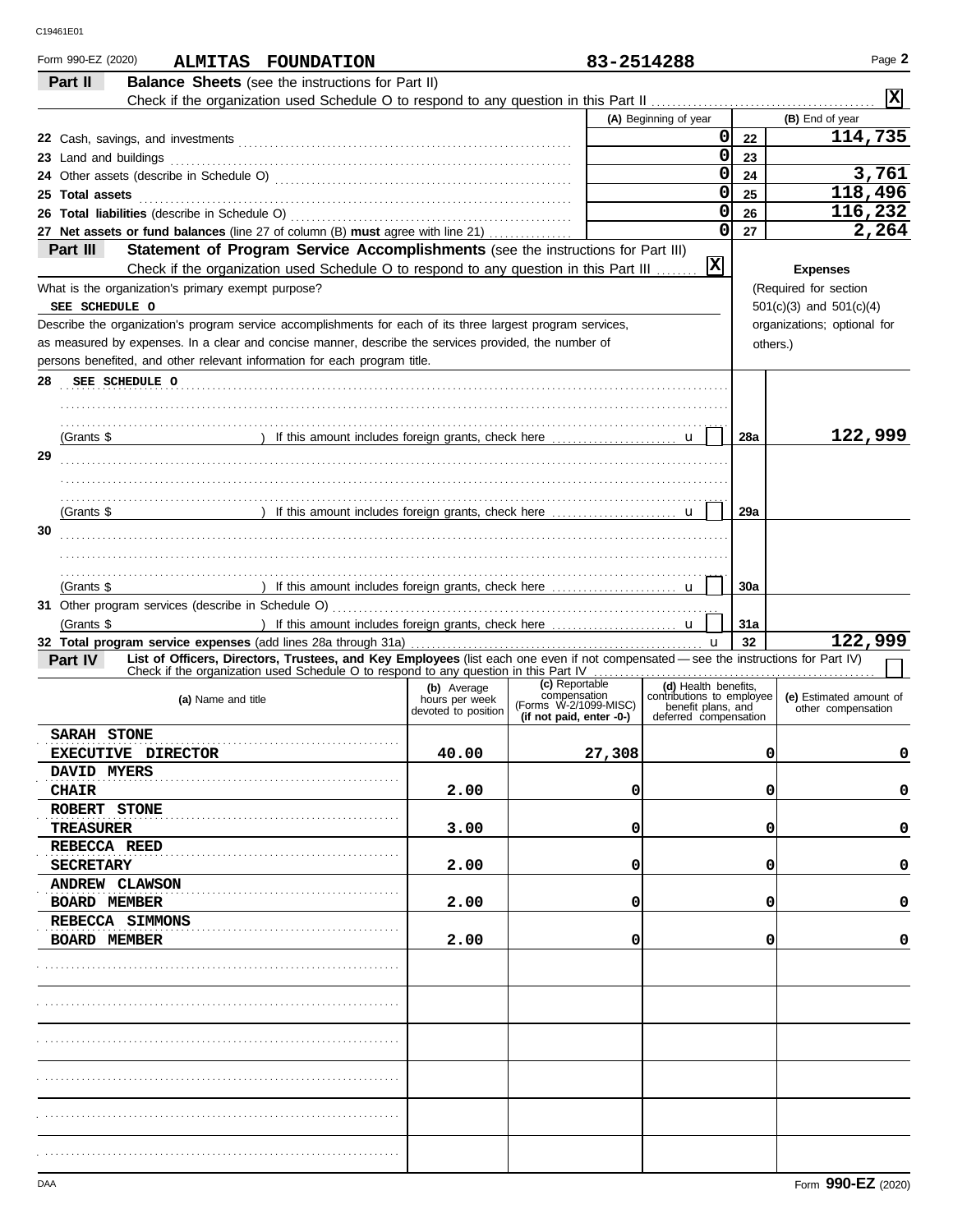|     | Form 990-EZ (2020) |                                                          | <b>ALMITAS FOUNDATION</b>                                                                       |                                                                                                                                                                                                                                                        | 83-2514288               |                 |     | Page 3 |
|-----|--------------------|----------------------------------------------------------|-------------------------------------------------------------------------------------------------|--------------------------------------------------------------------------------------------------------------------------------------------------------------------------------------------------------------------------------------------------------|--------------------------|-----------------|-----|--------|
|     | Part V             |                                                          |                                                                                                 | Other Information (Note the Schedule A and personal benefit contract statement requirements in the<br>instructions for Part V.) Check if the organization used Schedule O to respond to any question in this Part V                                    |                          |                 |     |        |
|     |                    |                                                          |                                                                                                 |                                                                                                                                                                                                                                                        |                          |                 | Yes | No     |
| 33  |                    |                                                          |                                                                                                 | Did the organization engage in any significant activity not previously reported to the IRS? If "Yes," provide a                                                                                                                                        |                          |                 |     |        |
|     |                    | detailed description of each activity in Schedule O      |                                                                                                 |                                                                                                                                                                                                                                                        |                          | 33              |     | X      |
| 34  |                    |                                                          |                                                                                                 | Were any significant changes made to the organizing or governing documents? If "Yes," attach a conformed                                                                                                                                               |                          |                 |     |        |
|     |                    |                                                          |                                                                                                 | copy of the amended documents if they reflect a change to the organization's name. Otherwise, explain the                                                                                                                                              |                          |                 |     |        |
|     |                    | change on Schedule O. See instructions                   |                                                                                                 |                                                                                                                                                                                                                                                        |                          | 34              |     | X      |
| 35a |                    |                                                          |                                                                                                 | Did the organization have unrelated business gross income of \$1,000 or more during the year from business                                                                                                                                             |                          |                 |     |        |
|     |                    |                                                          | activities (such as those reported on lines 2, 6a, and 7a, among others)?                       |                                                                                                                                                                                                                                                        |                          | 35a<br>35b      |     | X      |
| c   |                    |                                                          |                                                                                                 | If "Yes" to line 35a, has the organization filed a Form 990-T for the year? If "No," provide an explanation in Schedule O<br>Was the organization a section $501(c)(4)$ , $501(c)(5)$ , or $501(c)(6)$ organization subject to section 6033(e) notice, |                          |                 |     |        |
|     |                    |                                                          | reporting, and proxy tax requirements during the year? If "Yes," complete Schedule C, Part III  |                                                                                                                                                                                                                                                        |                          | 35c             |     | X      |
| 36  |                    |                                                          |                                                                                                 | Did the organization undergo a liquidation, dissolution, termination, or significant disposition of net assets                                                                                                                                         |                          |                 |     |        |
|     |                    |                                                          | during the year? If "Yes," complete applicable parts of Schedule N                              |                                                                                                                                                                                                                                                        |                          | 36              |     | x      |
| 37a |                    |                                                          |                                                                                                 | Enter amount of political expenditures, direct or indirect, as described in the instructions $\mathbf{u}$   37a                                                                                                                                        |                          |                 |     |        |
| b   |                    | Did the organization file Form 1120-POL for this year?   |                                                                                                 |                                                                                                                                                                                                                                                        |                          | 37b             |     | x      |
| 38a |                    |                                                          |                                                                                                 | Did the organization borrow from, or make any loans to, any officer, director, trustee, or key employee; or were                                                                                                                                       |                          |                 |     |        |
|     |                    |                                                          |                                                                                                 | any such loans made in a prior year and still outstanding at the end of the tax year covered by this return?                                                                                                                                           |                          | <b>38a</b>      |     | x      |
| b   |                    |                                                          | If "Yes," complete Schedule L, Part II, and enter the total amount involved                     |                                                                                                                                                                                                                                                        | 38b                      |                 |     |        |
| 39  |                    | Section 501(c)(7) organizations. Enter:                  |                                                                                                 |                                                                                                                                                                                                                                                        |                          |                 |     |        |
| а   |                    |                                                          | Initiation fees and capital contributions included on line 9                                    |                                                                                                                                                                                                                                                        | 39a                      |                 |     |        |
| b   |                    |                                                          | Gross receipts, included on line 9, for public use of club facilities                           |                                                                                                                                                                                                                                                        | 39 <sub>b</sub>          |                 |     |        |
| 40a |                    |                                                          |                                                                                                 | Section 501(c)(3) organizations. Enter amount of tax imposed on the organization during the year under:                                                                                                                                                |                          |                 |     |        |
|     |                    |                                                          |                                                                                                 | section 4911 <b>u</b><br><b>u</b> : section 4912 <b>u</b><br><br><b>u</b> : section 4912 <b>u</b><br><br><b>u</b> : section 4955 <b>u</b>                                                                                                              |                          |                 |     |        |
| b   |                    |                                                          |                                                                                                 | Section 501(c)(3), 501(c)(4), and 501(c)(29) organizations. Did the organization engage in any section 4958                                                                                                                                            |                          |                 |     |        |
|     |                    |                                                          |                                                                                                 | excess benefit transaction during the year, or did it engage in an excess benefit transaction in a prior year                                                                                                                                          |                          |                 |     |        |
|     |                    |                                                          |                                                                                                 | that has not been reported on any of its prior Forms 990 or 990-EZ? If "Yes," complete Schedule L, Part I                                                                                                                                              |                          | 40b             |     | x      |
|     |                    |                                                          | Section $501(c)(3)$ , $501(c)(4)$ , and $501(c)(29)$ organizations. Enter amount of tax imposed |                                                                                                                                                                                                                                                        |                          |                 |     |        |
|     |                    |                                                          | on organization managers or disqualified persons during the year under sections 4912,           |                                                                                                                                                                                                                                                        |                          |                 |     |        |
| d   | 4955, and 4958     |                                                          | Section $501(c)(3)$ , $501(c)(4)$ , and $501(c)(29)$ organizations. Enter amount of tax on line | .                                                                                                                                                                                                                                                      | u                        |                 |     |        |
|     |                    | 40c reimbursed by the organization                       |                                                                                                 |                                                                                                                                                                                                                                                        |                          |                 |     |        |
| е   |                    |                                                          |                                                                                                 | All organizations. At any time during the tax year, was the organization a party to a prohibited tax shelter                                                                                                                                           | $\mathbf{u}$             |                 |     |        |
|     |                    | transaction? If "Yes," complete Form 8886-T              |                                                                                                 |                                                                                                                                                                                                                                                        |                          | 40e             |     | x      |
| 41  |                    |                                                          | .<br>List the states with which a copy of this return is filed $\mathbf u$                      | UT                                                                                                                                                                                                                                                     |                          |                 |     |        |
|     |                    |                                                          | The organization's books are in care of $\mathbf{u}$ SARAH STONE                                |                                                                                                                                                                                                                                                        | Telephone no. u          | 801-494-7894    |     |        |
|     |                    | 231 E 100 S                                              |                                                                                                 |                                                                                                                                                                                                                                                        |                          |                 |     |        |
|     |                    | Located at <b>u</b> SALT LAKE CITY                       |                                                                                                 |                                                                                                                                                                                                                                                        | $ZIP + 4$ <b>u</b> 84111 |                 |     |        |
| b   |                    |                                                          |                                                                                                 | At any time during the calendar year, did the organization have an interest in or a signature or other authority over                                                                                                                                  |                          |                 | Yes | No     |
|     |                    |                                                          |                                                                                                 | a financial account in a foreign country (such as a bank account, securities account, or other financial account)?                                                                                                                                     |                          | 42 <sub>b</sub> |     | X      |
|     |                    | If "Yes," enter the name of the foreign country <b>u</b> |                                                                                                 |                                                                                                                                                                                                                                                        |                          |                 |     |        |
|     |                    |                                                          |                                                                                                 | See the instructions for exceptions and filing requirements for FinCEN Form 114, Report of Foreign Bank and                                                                                                                                            |                          |                 |     |        |
|     |                    | Financial Accounts (FBAR).                               |                                                                                                 |                                                                                                                                                                                                                                                        |                          |                 |     | X      |
| c   |                    |                                                          |                                                                                                 |                                                                                                                                                                                                                                                        |                          | 42c             |     |        |
| 43  |                    | If "Yes," enter the name of the foreign country u        |                                                                                                 |                                                                                                                                                                                                                                                        |                          |                 |     | ul     |
|     |                    |                                                          |                                                                                                 | and enter the amount of tax-exempt interest received or accrued during the tax year $\cdots$ $\cdots$ $\cdots$ $\cdots$ $\cdots$ $\cdots$ $\cdots$ $\cdots$ $\cdots$ $\cdots$ $\cdots$ $\cdots$                                                        |                          |                 |     |        |
|     |                    |                                                          |                                                                                                 |                                                                                                                                                                                                                                                        |                          |                 | Yes | No     |
| 44a |                    |                                                          |                                                                                                 | Did the organization maintain any donor advised funds during the year? If "Yes," Form 990 must be                                                                                                                                                      |                          |                 |     |        |
|     |                    |                                                          |                                                                                                 |                                                                                                                                                                                                                                                        |                          | 44a             |     | X      |
| b   |                    |                                                          |                                                                                                 | Did the organization operate one or more hospital facilities during the year? If "Yes," Form 990 must be                                                                                                                                               |                          |                 |     |        |
|     |                    |                                                          |                                                                                                 |                                                                                                                                                                                                                                                        |                          | 44b             |     | X      |
| c   |                    |                                                          |                                                                                                 |                                                                                                                                                                                                                                                        |                          | 44c             |     | X      |
| d   |                    |                                                          |                                                                                                 | If "Yes" to line 44c, has the organization filed a Form 720 to report these payments? If "No," provide an                                                                                                                                              |                          |                 |     |        |
|     |                    |                                                          |                                                                                                 |                                                                                                                                                                                                                                                        |                          | 44d             |     |        |
| 45a |                    |                                                          |                                                                                                 |                                                                                                                                                                                                                                                        |                          | 45a             |     | X      |
| b   |                    |                                                          |                                                                                                 | Did the organization receive any payment from or engage in any transaction with a controlled entity within the                                                                                                                                         |                          |                 |     |        |
|     |                    |                                                          |                                                                                                 | meaning of section 512(b)(13)? If "Yes," Form 990 and Schedule R may need to be completed instead of                                                                                                                                                   |                          |                 |     |        |
|     |                    |                                                          |                                                                                                 |                                                                                                                                                                                                                                                        |                          | 45b             |     | x      |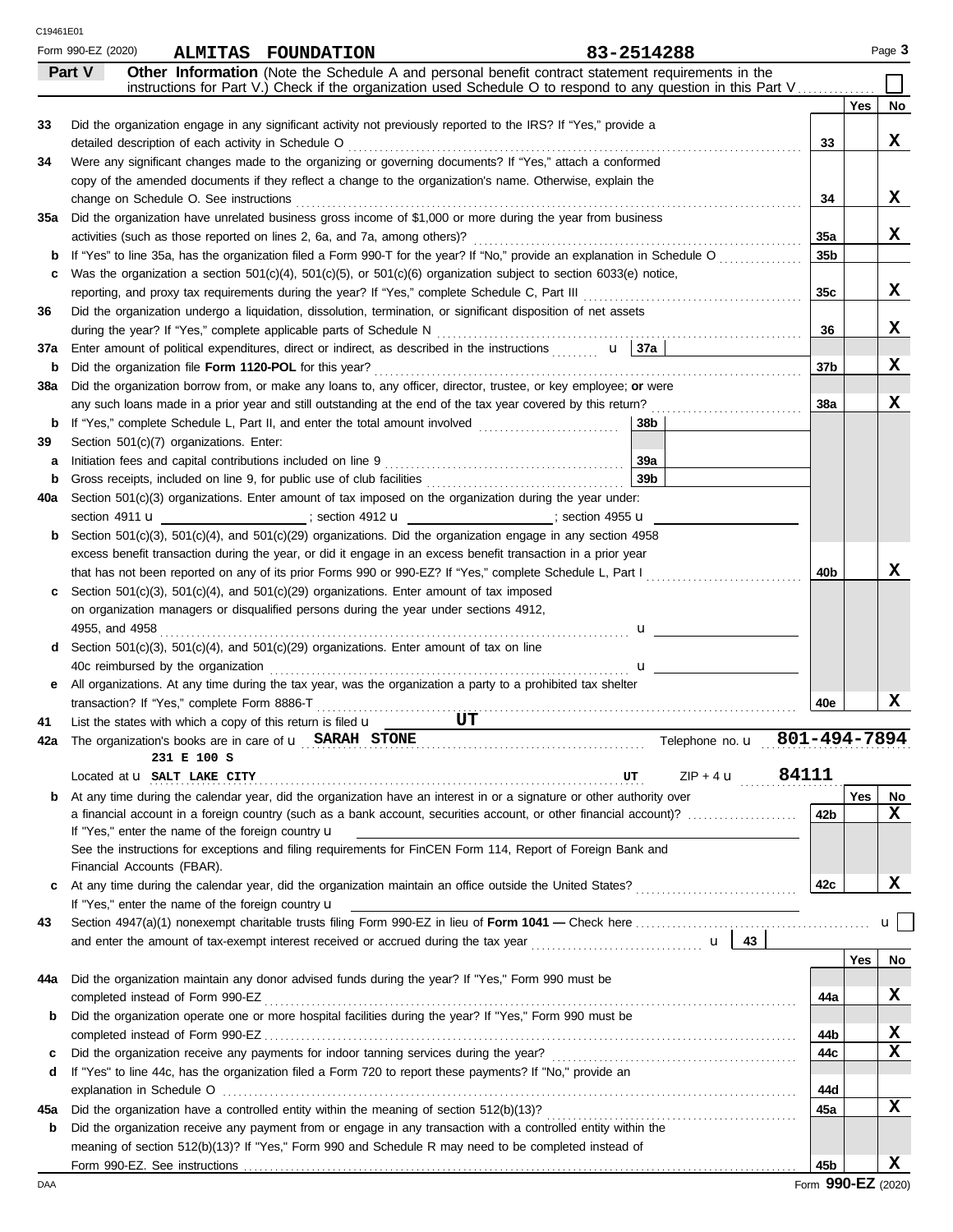| C19461E01 |  |
|-----------|--|
|           |  |

| C19461E01       |             |                                                                                                                                                                                    |                                       |  |                                       |                     |                                                                          |                         |                        |                    |           |
|-----------------|-------------|------------------------------------------------------------------------------------------------------------------------------------------------------------------------------------|---------------------------------------|--|---------------------------------------|---------------------|--------------------------------------------------------------------------|-------------------------|------------------------|--------------------|-----------|
|                 |             | Form 990-EZ (2020)<br>ALMITAS FOUNDATION                                                                                                                                           |                                       |  | 83-2514288                            |                     |                                                                          |                         |                        |                    | Page 4    |
|                 |             |                                                                                                                                                                                    |                                       |  |                                       |                     |                                                                          |                         |                        | <b>Yes</b>         | No        |
| 46              |             | Did the organization engage, directly or indirectly, in political campaign activities on behalf of or in opposition                                                                |                                       |  |                                       |                     |                                                                          |                         | 46                     |                    | x         |
|                 | Part VI     | Section 501(c)(3) Organizations Only                                                                                                                                               |                                       |  |                                       |                     |                                                                          |                         |                        |                    |           |
|                 |             | All section 501(c)(3) organizations must answer questions 47-49b and 52, and complete the tables for lines                                                                         |                                       |  |                                       |                     |                                                                          |                         |                        |                    |           |
|                 |             | 50 and 51.                                                                                                                                                                         |                                       |  |                                       |                     |                                                                          |                         |                        |                    |           |
|                 |             |                                                                                                                                                                                    |                                       |  |                                       |                     |                                                                          |                         |                        |                    |           |
| 47              |             | Did the organization engage in lobbying activities or have a section 501(h) election in effect during the tax                                                                      |                                       |  |                                       |                     |                                                                          |                         |                        | <b>Yes</b>         | No        |
|                 |             | year? If "Yes," complete Schedule C, Part II                                                                                                                                       |                                       |  |                                       |                     |                                                                          |                         |                        |                    | х         |
| 48              |             |                                                                                                                                                                                    |                                       |  |                                       |                     |                                                                          |                         | 48                     |                    | X<br>x    |
| 49a<br>b        |             | If "Yes," was the related organization a section 527 organization?                                                                                                                 |                                       |  |                                       |                     |                                                                          |                         | 49а<br>49 <sub>b</sub> |                    |           |
| 50              |             | Complete this table for the organization's five highest compensated employees (other than officers, directors, trustees, and key                                                   |                                       |  |                                       |                     |                                                                          |                         |                        |                    |           |
|                 |             | employees) who each received more than \$100,000 of compensation from the organization. If there is none, enter "None."                                                            |                                       |  |                                       |                     |                                                                          |                         |                        |                    |           |
|                 |             |                                                                                                                                                                                    | (b) Average                           |  | (c) Reportable                        |                     | (d) Health benefits,                                                     | (e) Estimated amount of |                        |                    |           |
|                 |             | (a) Name and title of each employee                                                                                                                                                | hours per week<br>devoted to position |  | compensation<br>(Forms W-2/1099-MISC) |                     | contributions to employee<br>benefit plans, and<br>deferred compensation |                         |                        | other compensation |           |
|                 | <b>NONE</b> |                                                                                                                                                                                    |                                       |  |                                       |                     |                                                                          |                         |                        |                    |           |
|                 |             |                                                                                                                                                                                    |                                       |  |                                       |                     |                                                                          |                         |                        |                    |           |
|                 |             |                                                                                                                                                                                    |                                       |  |                                       |                     |                                                                          |                         |                        |                    |           |
|                 |             |                                                                                                                                                                                    |                                       |  |                                       |                     |                                                                          |                         |                        |                    |           |
|                 |             |                                                                                                                                                                                    |                                       |  |                                       |                     |                                                                          |                         |                        |                    |           |
|                 |             |                                                                                                                                                                                    |                                       |  |                                       |                     |                                                                          |                         |                        |                    |           |
|                 |             |                                                                                                                                                                                    |                                       |  |                                       |                     |                                                                          |                         |                        |                    |           |
|                 |             |                                                                                                                                                                                    |                                       |  |                                       |                     |                                                                          |                         |                        |                    |           |
| f               |             | Total number of other employees paid over \$100,000                                                                                                                                |                                       |  |                                       |                     |                                                                          |                         |                        |                    |           |
| 51              |             | Complete this table for the organization's five highest compensated independent contractors who each received more than                                                            |                                       |  |                                       |                     |                                                                          |                         |                        |                    |           |
|                 |             | \$100,000 of compensation from the organization. If there is none, enter "None."                                                                                                   |                                       |  |                                       |                     |                                                                          |                         |                        |                    |           |
|                 |             | (a) Name and business address of each independent contractor                                                                                                                       |                                       |  |                                       | (b) Type of service |                                                                          | (c) Compensation        |                        |                    |           |
|                 | <b>NONE</b> |                                                                                                                                                                                    |                                       |  |                                       |                     |                                                                          |                         |                        |                    |           |
|                 |             |                                                                                                                                                                                    |                                       |  |                                       |                     |                                                                          |                         |                        |                    |           |
|                 |             |                                                                                                                                                                                    |                                       |  |                                       |                     |                                                                          |                         |                        |                    |           |
|                 |             |                                                                                                                                                                                    |                                       |  |                                       |                     |                                                                          |                         |                        |                    |           |
|                 |             |                                                                                                                                                                                    |                                       |  |                                       |                     |                                                                          |                         |                        |                    |           |
|                 |             |                                                                                                                                                                                    |                                       |  |                                       |                     |                                                                          |                         |                        |                    |           |
|                 |             |                                                                                                                                                                                    |                                       |  |                                       |                     |                                                                          |                         |                        |                    |           |
|                 |             |                                                                                                                                                                                    |                                       |  |                                       |                     |                                                                          |                         |                        |                    |           |
|                 |             |                                                                                                                                                                                    |                                       |  |                                       |                     |                                                                          |                         |                        |                    |           |
| d<br>52         |             | Total number of other independent contractors each receiving over \$100,000<br>Did the organization complete Schedule A? Note: All section $501(c)(3)$ organizations must attach a |                                       |  |                                       |                     |                                                                          |                         |                        |                    |           |
|                 |             |                                                                                                                                                                                    |                                       |  |                                       |                     |                                                                          | ΙX                      | <b>Yes</b>             |                    | No        |
|                 |             | Under penalties of perjury, I declare that I have examined this return, including accompanying schedules and statements, and to the best of my knowledge and belief, it is         |                                       |  |                                       |                     |                                                                          |                         |                        |                    |           |
|                 |             | true, correct, and complete. Declaration of preparer (other than officer) is based on all information of which preparer has any knowledge.                                         |                                       |  |                                       |                     |                                                                          |                         |                        |                    |           |
| Sign            |             | Signature of officer                                                                                                                                                               |                                       |  | Date                                  |                     |                                                                          |                         |                        |                    |           |
| Here            |             | SARAH STONE                                                                                                                                                                        |                                       |  | <b>EXECUTIVE</b>                      |                     | <b>DIRECTOR</b>                                                          |                         |                        |                    |           |
|                 |             | Type or print name and title                                                                                                                                                       |                                       |  |                                       |                     |                                                                          |                         |                        |                    |           |
|                 |             | Print/Type preparer's name                                                                                                                                                         | Preparer's signature                  |  |                                       | Date                | Check                                                                    | if                      | <b>PTIN</b>            |                    |           |
| Paid            |             | RICHARD SCORESBY, CPA                                                                                                                                                              | RICHARD SCORESBY, CPA                 |  |                                       |                     |                                                                          | self-employed           |                        | P00573067          |           |
| <b>Preparer</b> |             | LARSON & COMPANY,<br>Firm's name $\}$                                                                                                                                              | <b>PC</b>                             |  |                                       |                     | Firm's $EIN$ }                                                           | 87-0516083              |                        |                    |           |
|                 | Use Only    | S RIVER HEIGHTS DR SUITE<br>11240<br>Firm's address $\}$<br>SOUTH JORDAN, UT                                                                                                       | 84095-5123                            |  | 300                                   |                     | Phone no. 801-313-1900                                                   |                         |                        |                    |           |
|                 |             | May the IRS discuss this return with the preparer shown above? See instructions                                                                                                    |                                       |  |                                       |                     |                                                                          |                         | Yes                    |                    | <b>No</b> |
|                 |             |                                                                                                                                                                                    |                                       |  |                                       |                     |                                                                          |                         |                        |                    |           |

|  | Form 990-EZ (2020) |  |
|--|--------------------|--|
|--|--------------------|--|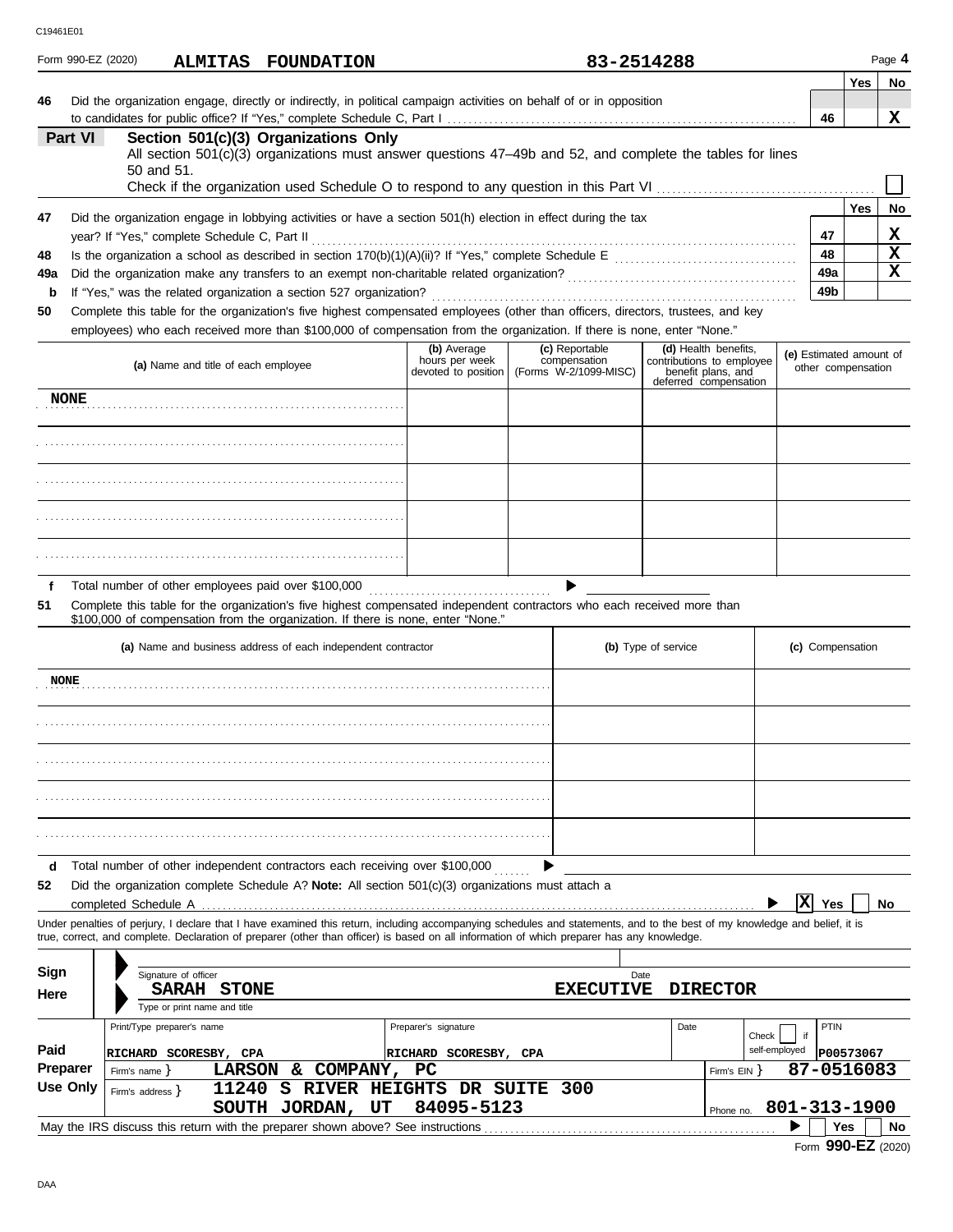Internal Revenue Service Department of the Treasury

**(Form 990 or 990-EZ)**

**SCHEDULE A** 

|  |  | <b>Public Charity Status and Public Support</b> |
|--|--|-------------------------------------------------|
|--|--|-------------------------------------------------|

**Complete if the organization is a section 501(c)(3) organization or a section 4947(a)(1) nonexempt charitable trust.**

u **Attach to Form 990 or Form 990-EZ.**

**2020 Open to Public Inspection**

OMB No. 1545-0047

| u Go to www.irs.gov/Form990 for instructions and the latest information. |
|--------------------------------------------------------------------------|
|                                                                          |

|        | Name of the organization<br>Employer identification number<br><b>ALMITAS</b><br><b>FOUNDATION</b><br>83-2514288 |                                       |                                                                        |                                                                                                                                                                                                                                                                |     |                                       |                               |  |                                     |
|--------|-----------------------------------------------------------------------------------------------------------------|---------------------------------------|------------------------------------------------------------------------|----------------------------------------------------------------------------------------------------------------------------------------------------------------------------------------------------------------------------------------------------------------|-----|---------------------------------------|-------------------------------|--|-------------------------------------|
| Part I |                                                                                                                 |                                       |                                                                        | Reason for Public Charity Status. (All organizations must complete this part.) See instructions.                                                                                                                                                               |     |                                       |                               |  |                                     |
|        |                                                                                                                 |                                       |                                                                        | The organization is not a private foundation because it is: (For lines 1 through 12, check only one box.)                                                                                                                                                      |     |                                       |                               |  |                                     |
| 1      | A church, convention of churches, or association of churches described in <b>section 170(b)(1)(A)(i).</b>       |                                       |                                                                        |                                                                                                                                                                                                                                                                |     |                                       |                               |  |                                     |
| 2      |                                                                                                                 |                                       |                                                                        | A school described in section 170(b)(1)(A)(ii). (Attach Schedule E (Form 990 or 990-EZ).)                                                                                                                                                                      |     |                                       |                               |  |                                     |
| 3      |                                                                                                                 |                                       |                                                                        | A hospital or a cooperative hospital service organization described in section 170(b)(1)(A)(iii).                                                                                                                                                              |     |                                       |                               |  |                                     |
| 4      |                                                                                                                 |                                       |                                                                        | A medical research organization operated in conjunction with a hospital described in section 170(b)(1)(A)(iii). Enter the hospital's name,                                                                                                                     |     |                                       |                               |  |                                     |
|        |                                                                                                                 |                                       |                                                                        | city, and state: <b>contract and state</b> and state and state and state and state and state and state and state and state and state and state and state and state and state and state and state and state and state and state and                             |     |                                       |                               |  |                                     |
| 5      |                                                                                                                 |                                       |                                                                        | An organization operated for the benefit of a college or university owned or operated by a governmental unit described in                                                                                                                                      |     |                                       |                               |  |                                     |
|        |                                                                                                                 |                                       | section 170(b)(1)(A)(iv). (Complete Part II.)                          |                                                                                                                                                                                                                                                                |     |                                       |                               |  |                                     |
| 6      |                                                                                                                 |                                       |                                                                        | A federal, state, or local government or governmental unit described in section 170(b)(1)(A)(v).                                                                                                                                                               |     |                                       |                               |  |                                     |
| 7      |                                                                                                                 |                                       | described in section 170(b)(1)(A)(vi). (Complete Part II.)             | An organization that normally receives a substantial part of its support from a governmental unit or from the general public                                                                                                                                   |     |                                       |                               |  |                                     |
| 8      |                                                                                                                 |                                       |                                                                        | A community trust described in section 170(b)(1)(A)(vi). (Complete Part II.)                                                                                                                                                                                   |     |                                       |                               |  |                                     |
| 9      |                                                                                                                 |                                       |                                                                        | An agricultural research organization described in section 170(b)(1)(A)(ix) operated in conjunction with a land-grant college                                                                                                                                  |     |                                       |                               |  |                                     |
|        |                                                                                                                 |                                       |                                                                        | or university or a non-land-grant college of agriculture (see instructions). Enter the name, city, and state of the college or                                                                                                                                 |     |                                       |                               |  |                                     |
|        | X                                                                                                               |                                       |                                                                        |                                                                                                                                                                                                                                                                |     |                                       |                               |  |                                     |
| 10     |                                                                                                                 |                                       |                                                                        | An organization that normally receives: (1) more than 33 1/3% of its support from contributions, membership fees, and gross<br>receipts from activities related to its exempt functions, subject to certain exceptions; and (2) no more than 331/3% of its     |     |                                       |                               |  |                                     |
|        |                                                                                                                 |                                       |                                                                        | support from gross investment income and unrelated business taxable income (less section 511 tax) from businesses                                                                                                                                              |     |                                       |                               |  |                                     |
|        |                                                                                                                 |                                       |                                                                        | acquired by the organization after June 30, 1975. See section 509(a)(2). (Complete Part III.)                                                                                                                                                                  |     |                                       |                               |  |                                     |
| 11     |                                                                                                                 |                                       |                                                                        | An organization organized and operated exclusively to test for public safety. See section 509(a)(4).                                                                                                                                                           |     |                                       |                               |  |                                     |
| 12     |                                                                                                                 |                                       |                                                                        | An organization organized and operated exclusively for the benefit of, to perform the functions of, or to carry out the purposes                                                                                                                               |     |                                       |                               |  |                                     |
|        |                                                                                                                 |                                       |                                                                        | of one or more publicly supported organizations described in section 509(a)(1) or section 509(a)(2). See section 509(a)(3).<br>Check the box in lines 12a through 12d that describes the type of supporting organization and complete lines 12e, 12f, and 12g. |     |                                       |                               |  |                                     |
|        | а                                                                                                               |                                       |                                                                        | Type I. A supporting organization operated, supervised, or controlled by its supported organization(s), typically by giving                                                                                                                                    |     |                                       |                               |  |                                     |
|        |                                                                                                                 |                                       |                                                                        | the supported organization(s) the power to regularly appoint or elect a majority of the directors or trustees of the                                                                                                                                           |     |                                       |                               |  |                                     |
|        |                                                                                                                 |                                       |                                                                        | supporting organization. You must complete Part IV, Sections A and B.                                                                                                                                                                                          |     |                                       |                               |  |                                     |
|        | b                                                                                                               |                                       |                                                                        | Type II. A supporting organization supervised or controlled in connection with its supported organization(s), by having                                                                                                                                        |     |                                       |                               |  |                                     |
|        |                                                                                                                 |                                       |                                                                        | control or management of the supporting organization vested in the same persons that control or manage the supported<br>organization(s). You must complete Part IV, Sections A and C.                                                                          |     |                                       |                               |  |                                     |
|        | c                                                                                                               |                                       |                                                                        | Type III functionally integrated. A supporting organization operated in connection with, and functionally integrated with,                                                                                                                                     |     |                                       |                               |  |                                     |
|        |                                                                                                                 |                                       |                                                                        | its supported organization(s) (see instructions). You must complete Part IV, Sections A, D, and E.                                                                                                                                                             |     |                                       |                               |  |                                     |
|        | d                                                                                                               |                                       |                                                                        | Type III non-functionally integrated. A supporting organization operated in connection with its supported organization(s)                                                                                                                                      |     |                                       |                               |  |                                     |
|        |                                                                                                                 |                                       |                                                                        | that is not functionally integrated. The organization generally must satisfy a distribution requirement and an attentiveness<br>requirement (see instructions). You must complete Part IV, Sections A and D, and Part V.                                       |     |                                       |                               |  |                                     |
|        | е                                                                                                               |                                       |                                                                        | Check this box if the organization received a written determination from the IRS that it is a Type I, Type II, Type III                                                                                                                                        |     |                                       |                               |  |                                     |
|        |                                                                                                                 |                                       |                                                                        | functionally integrated, or Type III non-functionally integrated supporting organization.                                                                                                                                                                      |     |                                       |                               |  |                                     |
|        |                                                                                                                 |                                       | Enter the number of supported organizations                            |                                                                                                                                                                                                                                                                |     |                                       |                               |  |                                     |
|        | g                                                                                                               |                                       | Provide the following information about the supported organization(s). |                                                                                                                                                                                                                                                                |     |                                       |                               |  |                                     |
|        |                                                                                                                 | (i) Name of supported<br>organization | (ii) EIN                                                               | (iii) Type of organization                                                                                                                                                                                                                                     |     | (iv) Is the organization              | (v) Amount of monetary        |  | (vi) Amount of                      |
|        |                                                                                                                 |                                       |                                                                        | (described on lines 1-10<br>above (see instructions))                                                                                                                                                                                                          |     | listed in your governing<br>document? | support (see<br>instructions) |  | other support (see<br>instructions) |
|        |                                                                                                                 |                                       |                                                                        |                                                                                                                                                                                                                                                                | Yes | No                                    |                               |  |                                     |
| (A)    |                                                                                                                 |                                       |                                                                        |                                                                                                                                                                                                                                                                |     |                                       |                               |  |                                     |
|        |                                                                                                                 |                                       |                                                                        |                                                                                                                                                                                                                                                                |     |                                       |                               |  |                                     |
| (B)    |                                                                                                                 |                                       |                                                                        |                                                                                                                                                                                                                                                                |     |                                       |                               |  |                                     |
|        |                                                                                                                 |                                       |                                                                        |                                                                                                                                                                                                                                                                |     |                                       |                               |  |                                     |
| (C)    |                                                                                                                 |                                       |                                                                        |                                                                                                                                                                                                                                                                |     |                                       |                               |  |                                     |
|        |                                                                                                                 |                                       |                                                                        |                                                                                                                                                                                                                                                                |     |                                       |                               |  |                                     |
| (D)    |                                                                                                                 |                                       |                                                                        |                                                                                                                                                                                                                                                                |     |                                       |                               |  |                                     |
|        |                                                                                                                 |                                       |                                                                        |                                                                                                                                                                                                                                                                |     |                                       |                               |  |                                     |
| (E)    |                                                                                                                 |                                       |                                                                        |                                                                                                                                                                                                                                                                |     |                                       |                               |  |                                     |
| Total  |                                                                                                                 |                                       |                                                                        |                                                                                                                                                                                                                                                                |     |                                       |                               |  |                                     |

**For Paperwork Reduction Act Notice, see the Instructions for Form 990 or 990-EZ.**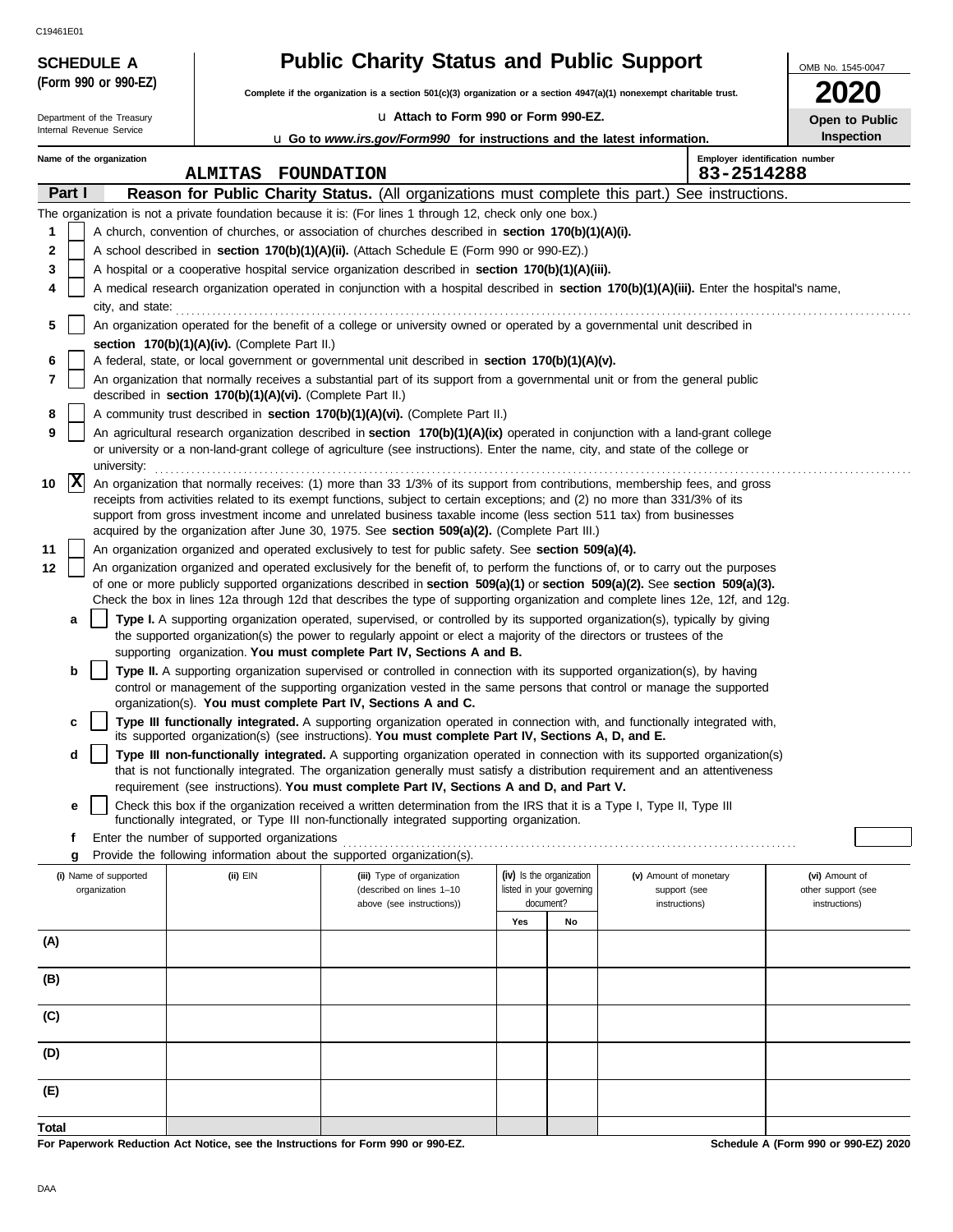|              | Schedule A (Form 990 or 990-EZ) 2020                                                                                                                                                                                           | ALMITAS FOUNDATION |          |            |            | 83-2514288 | Page 2    |
|--------------|--------------------------------------------------------------------------------------------------------------------------------------------------------------------------------------------------------------------------------|--------------------|----------|------------|------------|------------|-----------|
|              | Support Schedule for Organizations Described in Sections 170(b)(1)(A)(iv) and 170(b)(1)(A)(vi)<br>Part II                                                                                                                      |                    |          |            |            |            |           |
|              | (Complete only if you checked the box on line 5, 7, or 8 of Part I or if the organization failed to qualify under                                                                                                              |                    |          |            |            |            |           |
|              | Part III. If the organization fails to qualify under the tests listed below, please complete Part III.)                                                                                                                        |                    |          |            |            |            |           |
|              | <b>Section A. Public Support</b>                                                                                                                                                                                               |                    |          |            |            |            |           |
|              | Calendar year (or fiscal year beginning in)<br>$\mathbf{u}$                                                                                                                                                                    | (a) 2016           | (b) 2017 | $(c)$ 2018 | $(d)$ 2019 | (e) 2020   | (f) Total |
| 1            | Gifts, grants, contributions, and<br>membership fees received. (Do not<br>include any "unusual grants.")                                                                                                                       |                    |          |            |            |            |           |
| $\mathbf{2}$ | Tax revenues levied for the<br>organization's benefit and either paid<br>to or expended on its behalf                                                                                                                          |                    |          |            |            |            |           |
| 3            | The value of services or facilities<br>furnished by a governmental unit to the<br>organization without charge                                                                                                                  |                    |          |            |            |            |           |
| 4            | <b>Total.</b> Add lines 1 through 3<br>.                                                                                                                                                                                       |                    |          |            |            |            |           |
| 5            | The portion of total contributions by<br>each person (other than a<br>governmental unit or publicly<br>supported organization) included on<br>line 1 that exceeds 2% of the amount<br>shown on line 11, column (f) $\ldots$    |                    |          |            |            |            |           |
| 6            | Public support. Subtract line 5 from line 4                                                                                                                                                                                    |                    |          |            |            |            |           |
|              | <b>Section B. Total Support</b>                                                                                                                                                                                                |                    |          |            |            |            |           |
|              | Calendar year (or fiscal year beginning in)<br>$\mathbf{u}$                                                                                                                                                                    | (a) 2016           | (b) 2017 | $(c)$ 2018 | $(d)$ 2019 | (e) 2020   | (f) Total |
| 7<br>8       | Amounts from line 4<br>Gross income from interest, dividends,<br>payments received on securities loans,<br>rents, royalties, and income from<br>similar sources                                                                |                    |          |            |            |            |           |
| 9            | Net income from unrelated business<br>activities, whether or not the business<br>is regularly carried on                                                                                                                       |                    |          |            |            |            |           |
| 10<br>11     | Other income. Do not include gain or<br>loss from the sale of capital assets<br>(Explain in Part VI.)<br>Total support. Add lines 7 through 10                                                                                 |                    |          |            |            |            |           |
| 12           | Gross receipts from related activities, etc. (see instructions)                                                                                                                                                                |                    |          |            |            | 12         |           |
| 13           | First 5 years. If the Form 990 is for the organization's first, second, third, fourth, or fifth tax year as a section 501(c)(3)                                                                                                |                    |          |            |            |            |           |
|              |                                                                                                                                                                                                                                |                    |          |            |            |            |           |
|              | Section C. Computation of Public Support Percentage                                                                                                                                                                            |                    |          |            |            |            |           |
| 14           | Public support percentage for 2020 (line 6, column (f) divided by line 11, column (f)) [[[[[[[[[[[[[[[[[[[[[[                                                                                                                  |                    |          |            |            | 14         | %         |
| 15           | Public support percentage from 2019 Schedule A, Part II, line 14                                                                                                                                                               |                    |          |            |            | 15         | %         |
| 16a          | 33 1/3% support test-2020. If the organization did not check the box on line 13, and line 14 is 33 1/3% or more, check this                                                                                                    |                    |          |            |            |            |           |
|              | box and stop here. The organization qualifies as a publicly supported organization [11] content content content content content of the state of the state of the state of the state of the state or state or state or state or |                    |          |            |            |            |           |
| b            | 33 1/3% support test-2019. If the organization did not check a box on line 13 or 16a, and line 15 is 33 1/3% or more, check                                                                                                    |                    |          |            |            |            |           |
|              | this box and stop here. The organization qualifies as a publicly supported organization [11] content content content content or the content of the state of the content of the content of the state or the content of the stat |                    |          |            |            |            |           |
| 17a          | 10%-facts-and-circumstances test-2020. If the organization did not check a box on line 13, 16a, or 16b, and line 14 is                                                                                                         |                    |          |            |            |            |           |
|              | 10% or more, and if the organization meets the "facts-and-circumstances" test, check this box and stop here. Explain in                                                                                                        |                    |          |            |            |            |           |
|              | Part VI how the organization meets the "facts-and-circumstances" test. The organization qualifies as a publicly supported                                                                                                      |                    |          |            |            |            |           |
|              | organization                                                                                                                                                                                                                   |                    |          |            |            |            |           |
| b            | 10%-facts-and-circumstances test-2019. If the organization did not check a box on line 13, 16a, 16b, or 17a, and line                                                                                                          |                    |          |            |            |            |           |
|              | 15 is 10% or more, and if the organization meets the "facts-and-circumstances" test, check this box and stop here. Explain                                                                                                     |                    |          |            |            |            |           |
|              | in Part VI how the organization meets the "facts-and-circumstances" test. The organization qualifies as a publicly supported                                                                                                   |                    |          |            |            |            |           |
|              | organization                                                                                                                                                                                                                   |                    |          |            |            |            |           |
| 18           | Private foundation. If the organization did not check a box on line 13, 16a, 16b, 17a, or 17b, check this box and see                                                                                                          |                    |          |            |            |            |           |
|              | instructions                                                                                                                                                                                                                   |                    |          |            |            |            |           |

**Schedule A (Form 990 or 990-EZ) 2020**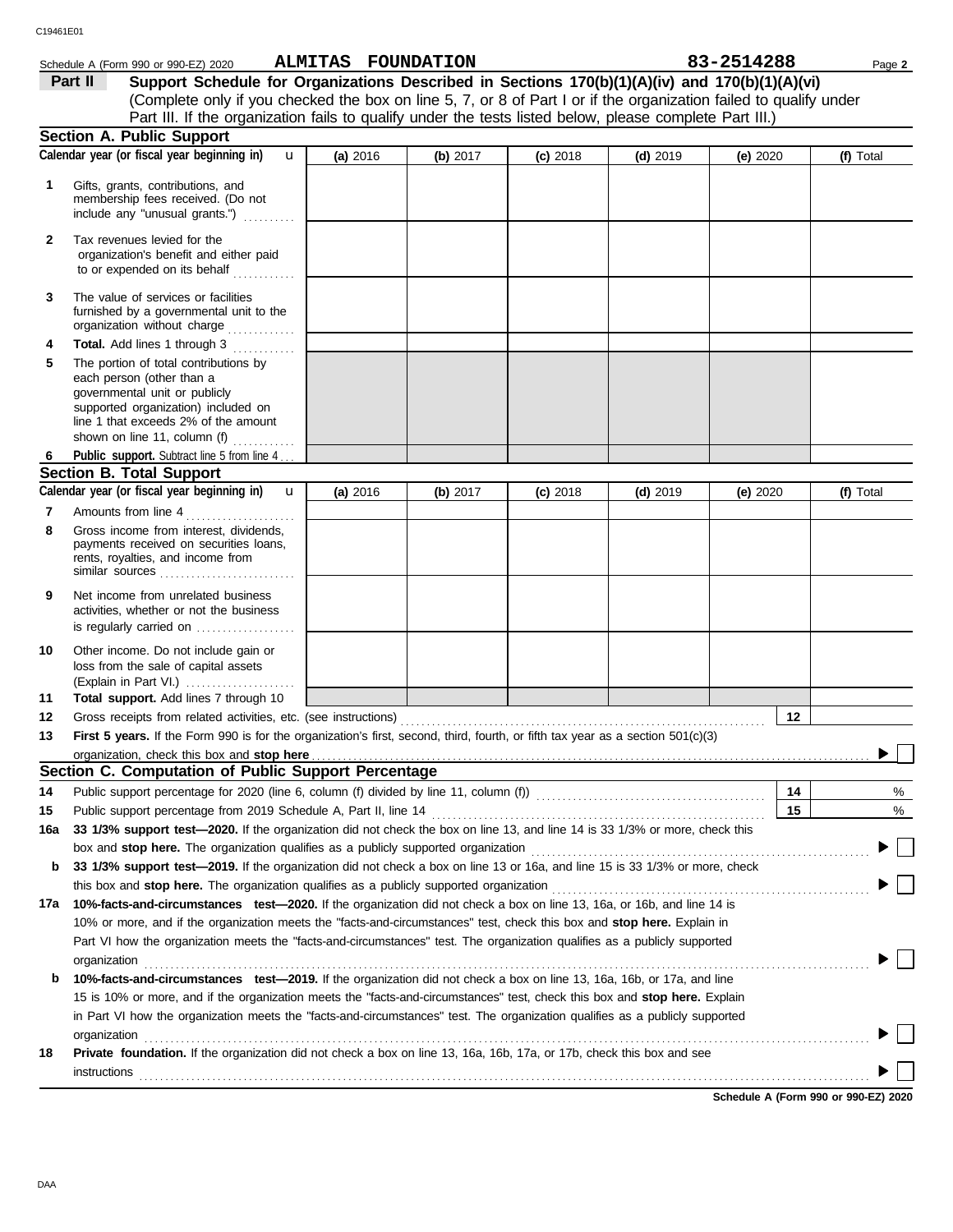### **ALMITAS FOUNDATION 83-2514288**

| Schedule A (Form 990 or 990-EZ) 2020                                                                                                                                                                               |              | ALMITAS FOUNDATION |            |            |            | 83-2514288 | Page 3    |  |
|--------------------------------------------------------------------------------------------------------------------------------------------------------------------------------------------------------------------|--------------|--------------------|------------|------------|------------|------------|-----------|--|
| Part III<br>Support Schedule for Organizations Described in Section 509(a)(2)                                                                                                                                      |              |                    |            |            |            |            |           |  |
| (Complete only if you checked the box on line 10 of Part I or if the organization failed to qualify under Part II.<br>If the organization fails to qualify under the tests listed below, please complete Part II.) |              |                    |            |            |            |            |           |  |
| <b>Section A. Public Support</b>                                                                                                                                                                                   |              |                    |            |            |            |            |           |  |
| Calendar year (or fiscal year beginning in)                                                                                                                                                                        | $\mathbf{u}$ | (a) $2016$         | (b) $2017$ | $(c)$ 2018 | $(d)$ 2019 | (e) $2020$ | (f) Total |  |
| <b>4</b> Cifts graphs contributions and momborship foos                                                                                                                                                            |              |                    |            |            |            |            |           |  |

|              | Calcridar year (or riscar year beginning my                                                                                                                                            | <b>a</b> zuio | $\omega$ $\omega$ | סו טג נטן  | la) ko is  | <b>(e)</b> coco | li) i vidi   |
|--------------|----------------------------------------------------------------------------------------------------------------------------------------------------------------------------------------|---------------|-------------------|------------|------------|-----------------|--------------|
| 1            | Gifts, grants, contributions, and membership fees<br>received. (Do not include any "unusual grants.")                                                                                  |               |                   |            |            | 10,230          | 10,230       |
| $\mathbf{2}$ | Gross receipts from admissions, merchandise<br>sold or services performed, or facilities<br>furnished in any activity that is related to the<br>organization's tax-exempt purpose      |               |                   |            |            | 113,106         | 113,106      |
| 3            | Gross receipts from activities that are not an<br>unrelated trade or business under section 513                                                                                        |               |                   |            |            |                 |              |
| 4            | Tax revenues levied for the<br>organization's benefit and either paid<br>to or expended on its behalf                                                                                  |               |                   |            |            |                 |              |
| 5            | The value of services or facilities<br>furnished by a governmental unit to the<br>organization without charge                                                                          |               |                   |            |            |                 |              |
| 6            | Total. Add lines 1 through 5                                                                                                                                                           |               |                   |            |            | 123,336         | 123,336      |
| 7a           | Amounts included on lines 1, 2, and 3<br>received from disqualified persons                                                                                                            |               |                   |            |            |                 |              |
| b            | Amounts included on lines 2 and 3<br>received from other than disqualified<br>persons that exceed the greater of \$5,000<br>or 1% of the amount on line 13 for the year<br>$\cdots$    |               |                   |            |            |                 |              |
| c            | Add lines 7a and 7b<br>.                                                                                                                                                               |               |                   |            |            |                 |              |
| 8            | Public support. (Subtract line 7c from                                                                                                                                                 |               |                   |            |            |                 |              |
|              |                                                                                                                                                                                        |               |                   |            |            |                 | 123,336      |
|              | <b>Section B. Total Support</b>                                                                                                                                                        |               |                   |            |            |                 |              |
|              | Calendar year (or fiscal year beginning in)<br>$\mathbf{u}$                                                                                                                            | (a) 2016      | (b) 2017          | $(c)$ 2018 | $(d)$ 2019 | (e) 2020        | (f) Total    |
| 9            | Amounts from line 6<br>. <b>.</b>                                                                                                                                                      |               |                   |            |            | 123,336         | 123,336      |
| 10a          | Gross income from interest, dividends,<br>payments received on securities loans, rents,<br>royalties, and income from similar sources                                                  |               |                   |            |            |                 |              |
| b            | Unrelated business taxable income (less<br>section 511 taxes) from businesses<br>acquired after June 30, 1975                                                                          |               |                   |            |            |                 |              |
| c            | Add lines 10a and 10b                                                                                                                                                                  |               |                   |            |            |                 |              |
| 11           | Net income from unrelated business<br>activities not included in line 10b, whether<br>or not the business is regularly carried on                                                      |               |                   |            |            |                 |              |
| 12           | Other income. Do not include gain or<br>loss from the sale of capital assets<br>(Explain in Part VI.)                                                                                  |               |                   |            |            |                 |              |
| 13           | Total support. (Add lines 9, 10c, 11,                                                                                                                                                  |               |                   |            |            |                 |              |
|              | and $12.$ )                                                                                                                                                                            |               |                   |            |            | 123,336         | 123,336      |
| 14           | First 5 years. If the Form 990 is for the organization's first, second, third, fourth, or fifth tax year as a section 501(c)(3)                                                        |               |                   |            |            |                 |              |
|              | organization, check this box and stop here                                                                                                                                             |               |                   |            |            |                 |              |
|              | Section C. Computation of Public Support Percentage                                                                                                                                    |               |                   |            |            |                 |              |
| 15           | Public support percentage for 2020 (line 8, column (f), divided by line 13, column (f)) [[[[[[[[[[[[[[[[[[[[[                                                                          |               |                   |            |            | 15              | $100.00\%$   |
| 16           |                                                                                                                                                                                        |               |                   |            |            | 16              | ℅            |
|              | Section D. Computation of Investment Income Percentage                                                                                                                                 |               |                   |            |            |                 |              |
| 17           | Investment income percentage for 2020 (line 10c, column (f), divided by line 13, column (f)) [[[[[[[[[[[[[[[[[<br>Investment income percentage from 2019 Schedule A, Part III, line 17 |               |                   |            |            | 17<br>18        | %<br>%       |
| 18           | 33 1/3% support tests-2020. If the organization did not check the box on line 14, and line 15 is more than 33 1/3%, and line                                                           |               |                   |            |            |                 |              |
| 19a          |                                                                                                                                                                                        |               |                   |            |            |                 | $\mathbf{x}$ |
| b            | 33 1/3% support tests—2019. If the organization did not check a box on line 14 or line 19a, and line 16 is more than 33 1/3%, and                                                      |               |                   |            |            |                 |              |
|              |                                                                                                                                                                                        |               |                   |            |            |                 |              |
| 20           |                                                                                                                                                                                        |               |                   |            |            |                 |              |
|              |                                                                                                                                                                                        |               |                   |            |            |                 |              |

**Schedule A (Form 990 or 990-EZ) 2020**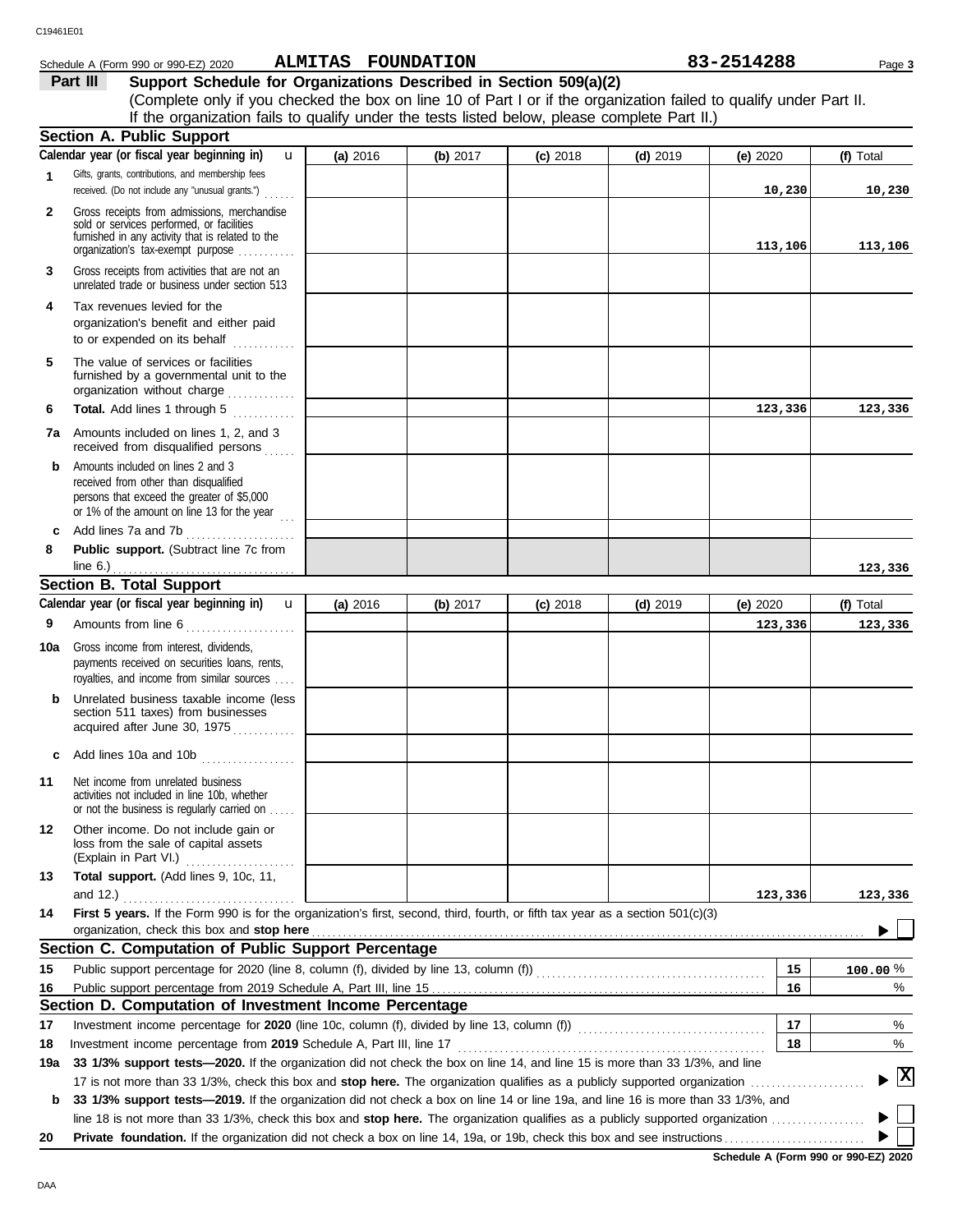|     | ALMITAS FOUNDATION<br>Schedule A (Form 990 or 990-EZ) 2020                                                                                                                                                                  | 83-2514288   |     | Page 4 |
|-----|-----------------------------------------------------------------------------------------------------------------------------------------------------------------------------------------------------------------------------|--------------|-----|--------|
|     | <b>Supporting Organizations</b><br><b>Part IV</b>                                                                                                                                                                           |              |     |        |
|     | (Complete only if you checked a box in line 12 on Part I. If you checked box 12a, Part I, complete Sections A<br>and B. If you checked box 12b, Part I, complete Sections A and C. If you checked box 12c, Part I, complete |              |     |        |
|     | Sections A, D, and E. If you checked box 12d, Part I, complete Sections A and D, and complete Part V.)                                                                                                                      |              |     |        |
|     | Section A. All Supporting Organizations                                                                                                                                                                                     |              |     |        |
|     |                                                                                                                                                                                                                             |              | Yes | No     |
| 1   | Are all of the organization's supported organizations listed by name in the organization's governing                                                                                                                        |              |     |        |
|     | documents? If "No," describe in Part VI how the supported organizations are designated. If designated by                                                                                                                    |              |     |        |
|     | class or purpose, describe the designation. If historic and continuing relationship, explain.                                                                                                                               | 1            |     |        |
| 2   | Did the organization have any supported organization that does not have an IRS determination of status                                                                                                                      |              |     |        |
|     | under section 509(a)(1) or (2)? If "Yes," explain in Part VI how the organization determined that the supported                                                                                                             |              |     |        |
|     | organization was described in section 509(a)(1) or (2).                                                                                                                                                                     | $\mathbf{2}$ |     |        |
| За  | Did the organization have a supported organization described in section $501(c)(4)$ , $(5)$ , or $(6)$ ? If "Yes," answer                                                                                                   |              |     |        |
|     | lines 3b and 3c below.                                                                                                                                                                                                      | 3a           |     |        |
| b   | Did the organization confirm that each supported organization qualified under section $501(c)(4)$ , $(5)$ , or $(6)$ and                                                                                                    |              |     |        |
|     | satisfied the public support tests under section 509(a)(2)? If "Yes," describe in Part VI when and how the                                                                                                                  |              |     |        |
|     | organization made the determination.                                                                                                                                                                                        | 3b           |     |        |
| c   | Did the organization ensure that all support to such organizations was used exclusively for section $170(c)(2)(B)$                                                                                                          |              |     |        |
|     | purposes? If "Yes," explain in Part VI what controls the organization put in place to ensure such use.                                                                                                                      | 3c           |     |        |
| 4a  | Was any supported organization not organized in the United States ("foreign supported organization")? If                                                                                                                    |              |     |        |
|     | "Yes," and if you checked 12a or 12b in Part I, answer (b) and (c) below.                                                                                                                                                   | 4a           |     |        |
| b   | Did the organization have ultimate control and discretion in deciding whether to make grants to the foreign                                                                                                                 |              |     |        |
|     | supported organization? If "Yes," describe in Part VI how the organization had such control and discretion                                                                                                                  |              |     |        |
|     | despite being controlled or supervised by or in connection with its supported organizations.                                                                                                                                | 4b           |     |        |
| c   | Did the organization support any foreign supported organization that does not have an IRS determination                                                                                                                     |              |     |        |
|     | under sections $501(c)(3)$ and $509(a)(1)$ or (2)? If "Yes," explain in Part VI what controls the organization used                                                                                                         |              |     |        |
|     | to ensure that all support to the foreign supported organization was used exclusively for section $170(c)(2)(B)$                                                                                                            |              |     |        |
|     | purposes.                                                                                                                                                                                                                   | 4c           |     |        |
| 5a  | Did the organization add, substitute, or remove any supported organizations during the tax year? If "Yes,"                                                                                                                  |              |     |        |
|     | answer lines 5b and 5c below (if applicable). Also, provide detail in Part VI, including (i) the names and EIN                                                                                                              |              |     |        |
|     | numbers of the supported organizations added, substituted, or removed; (ii) the reasons for each such action;                                                                                                               |              |     |        |
|     | (iii) the authority under the organization's organizing document authorizing such action; and (iv) how the action                                                                                                           |              |     |        |
|     | was accomplished (such as by amendment to the organizing document).                                                                                                                                                         | 5a           |     |        |
| b   | Type I or Type II only. Was any added or substituted supported organization part of a class already                                                                                                                         |              |     |        |
|     | designated in the organization's organizing document?                                                                                                                                                                       | 5b           |     |        |
| c   | Substitutions only. Was the substitution the result of an event beyond the organization's control?                                                                                                                          | 5c           |     |        |
| 6   | Did the organization provide support (whether in the form of grants or the provision of services or facilities) to                                                                                                          |              |     |        |
|     | anyone other than (i) its supported organizations, (ii) individuals that are part of the charitable class benefited                                                                                                         |              |     |        |
|     | by one or more of its supported organizations, or (iii) other supporting organizations that also support or                                                                                                                 |              |     |        |
|     | benefit one or more of the filing organization's supported organizations? If "Yes," provide detail in Part VI.                                                                                                              | 6            |     |        |
| 7   | Did the organization provide a grant, loan, compensation, or other similar payment to a substantial contributor                                                                                                             |              |     |        |
|     | (as defined in section $4958(c)(3)(C)$ ), a family member of a substantial contributor, or a 35% controlled entity                                                                                                          |              |     |        |
|     | with regard to a substantial contributor? If "Yes," complete Part I of Schedule L (Form 990 or 990-EZ).                                                                                                                     | 7            |     |        |
| 8   | Did the organization make a loan to a disqualified person (as defined in section 4958) not described in line 7?                                                                                                             |              |     |        |
|     | If "Yes," complete Part I of Schedule L (Form 990 or 990-EZ).                                                                                                                                                               | 8            |     |        |
| 9а  | Was the organization controlled directly or indirectly at any time during the tax year by one or more                                                                                                                       |              |     |        |
|     | disqualified persons, as defined in section 4946 (other than foundation managers and organizations                                                                                                                          |              |     |        |
|     | described in section 509(a)(1) or (2))? If "Yes," provide detail in Part VI.                                                                                                                                                | 9а           |     |        |
| b   | Did one or more disqualified persons (as defined in line 9a) hold a controlling interest in any entity in which                                                                                                             |              |     |        |
|     | the supporting organization had an interest? If "Yes," provide detail in Part VI.                                                                                                                                           | 9b           |     |        |
| c   | Did a disqualified person (as defined in line 9a) have an ownership interest in, or derive any personal benefit                                                                                                             |              |     |        |
|     | from, assets in which the supporting organization also had an interest? If "Yes," provide detail in Part VI.                                                                                                                | 9с           |     |        |
| 10a | Was the organization subject to the excess business holdings rules of section 4943 because of section                                                                                                                       |              |     |        |
|     | 4943(f) (regarding certain Type II supporting organizations, and all Type III non-functionally integrated                                                                                                                   |              |     |        |
|     | supporting organizations)? If "Yes," answer line 10b below.<br>Did the examination have any exaces business beldings in the tax year? (Lee Cabadule C, Ferm 1720, to                                                        | 10a          |     |        |

**b** Did the organization have any excess business holdings in the tax year? *(Use Schedule C, Form 4720, to determine whether the organization had excess business holdings.)*

**Schedule A (Form 990 or 990-EZ) 2020 10b**

DAA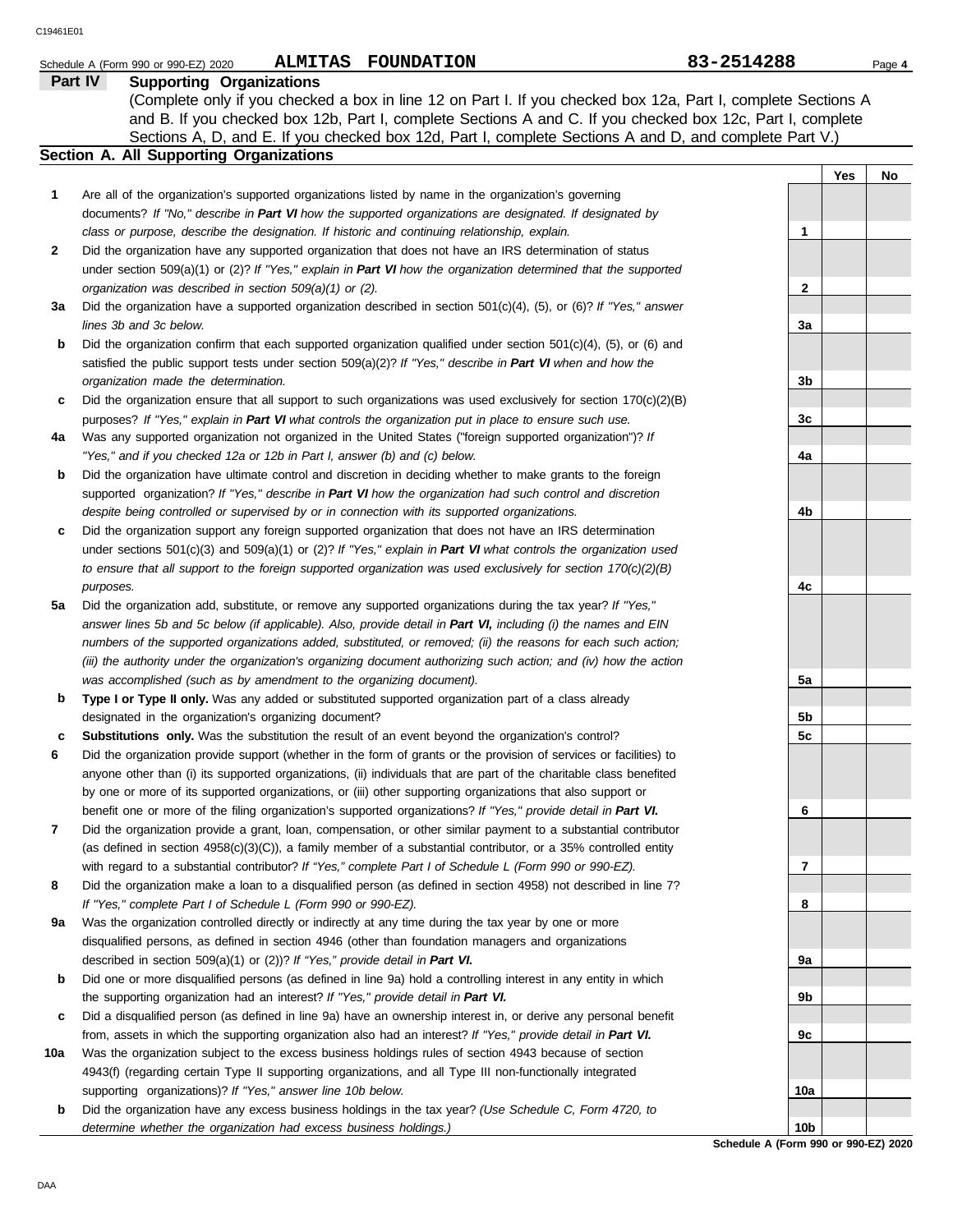|                | Schedule A (Form 990 or 990-EZ) 2020                                                                           | <b>ALMITAS</b> | <b>FOUNDATION</b>                                                                                                  | 83-2514288 |                 |     | Page 5 |
|----------------|----------------------------------------------------------------------------------------------------------------|----------------|--------------------------------------------------------------------------------------------------------------------|------------|-----------------|-----|--------|
| <b>Part IV</b> | <b>Supporting Organizations (continued)</b>                                                                    |                |                                                                                                                    |            |                 |     |        |
|                |                                                                                                                |                |                                                                                                                    |            |                 | Yes | No     |
| 11             |                                                                                                                |                | Has the organization accepted a gift or contribution from any of the following persons?                            |            |                 |     |        |
| a              | A person who directly or indirectly controls, either alone or together with persons described in lines 11b and |                |                                                                                                                    |            |                 |     |        |
|                | 11c below, the governing body of a supported organization?                                                     |                |                                                                                                                    |            | 11a             |     |        |
| b              | A family member of a person described in line 11a above?                                                       |                |                                                                                                                    |            | 11 <sub>b</sub> |     |        |
| c              |                                                                                                                |                | A 35% controlled entity of a person described in line 11a or 11b above? If "Yes" to line 11a, 11b, or 11c, provide |            |                 |     |        |
|                | detail in Part VI.                                                                                             |                |                                                                                                                    |            | 11c             |     |        |
|                | Soction <b>P. Type I Supporting Organizations</b>                                                              |                |                                                                                                                    |            |                 |     |        |

#### **Section B. Type I Supporting Organizations**

**2 1** *supported organizations and what conditions or restrictions, if any, applied to such powers during the tax year. organization, describe how the powers to appoint and/or remove officers, directors, or trustees were allocated among the effectively operated, supervised, or controlled the organization's activities. If the organization had more than one supported* directors, or trustees at all times during the tax year? *If "No," describe in Part VI how the supported organization(s)* more supported organizations have the power to regularly appoint or elect at least a majority of the organization's officers, Did the governing body, members of the governing body, officers acting in their official capacity, or membership of one or Did the organization operate for the benefit of any supported organization other than the supported organization(s) that operated, supervised, or controlled the supporting organization? *If "Yes," explain in Part*  **1**

*VI how providing such benefit carried out the purposes of the supported organization(s) that operated,* 

#### *supervised, or controlled the supporting organization.* **Section C. Type II Supporting Organizations**

|                                                                                                                  |  | <b>No</b> |
|------------------------------------------------------------------------------------------------------------------|--|-----------|
| Were a majority of the organization's directors or trustees during the tax year also a majority of the directors |  |           |
| or trustees of each of the organization's supported organization(s)? If "No," describe in Part VI how control    |  |           |
| or management of the supporting organization was vested in the same persons that controlled or managed           |  |           |
| the supported organization(s).                                                                                   |  |           |

#### **Section D. All Type III Supporting Organizations**

|                |                                                                                                                        |   | Yes | No |
|----------------|------------------------------------------------------------------------------------------------------------------------|---|-----|----|
| $\mathbf{1}$   | Did the organization provide to each of its supported organizations, by the last day of the fifth month of the         |   |     |    |
|                | organization's tax year, (i) a written notice describing the type and amount of support provided during the prior tax  |   |     |    |
|                | year, (ii) a copy of the Form 990 that was most recently filed as of the date of notification, and (iii) copies of the |   |     |    |
|                | organization's governing documents in effect on the date of notification, to the extent not previously provided?       |   |     |    |
| $\overline{2}$ | Were any of the organization's officers, directors, or trustees either (i) appointed or elected by the supported       |   |     |    |
|                | organization(s) or (ii) serving on the governing body of a supported organization? If "No," explain in Part VI how     |   |     |    |
|                | the organization maintained a close and continuous working relationship with the supported organization(s).            | າ |     |    |
| $\mathbf{3}$   | By reason of the relationship described in line 2, above, did the organization's supported organizations have          |   |     |    |
|                | a significant voice in the organization's investment policies and in directing the use of the organization's           |   |     |    |
|                | income or assets at all times during the tax year? If "Yes," describe in Part VI the role the organization's           |   |     |    |
|                | supported organizations played in this regard.                                                                         | 3 |     |    |

#### **Section E. Type III Functionally-Integrated Supporting Organizations**

- **1** *Check the box next to the method that the organization used to satisfy the Integral Part Test during the year (see instructions).*
	- The organization satisfied the Activities Test. *Complete line 2 below.* **a**
	- The organization is the parent of each of its supported organizations. *Complete line 3 below.* **b**

The organization supported a governmental entity. *Describe in Part VI how you supported a governmental entity (see instructions).* **c**

- **2** Activities Test. *Answer lines 2a and 2b below.*
- **a** Did substantially all of the organization's activities during the tax year directly further the exempt purposes of the supported organization(s) to which the organization was responsive? *If "Yes," then in Part VI identify those supported organizations and explain how these activities directly furthered their exempt purposes,*  how the organization was responsive to those supported organizations, and how the organization determined *that these activities constituted substantially all of its activities.*
- **b** Did the activities described in line 2a, above, constitute activities that, but for the organization's involvement, one or more of the organization's supported organization(s) would have been engaged in? If "Yes," explain in *Part VI the reasons for the organization's position that its supported organization(s) would have engaged in these activities but for the organization's involvement.*
- **3** Parent of Supported Organizations. *Answer lines 3a and 3b below.*
- **a** Did the organization have the power to regularly appoint or elect a majority of the officers, directors, or trustees of each of the supported organizations? *If "Yes" or "No," provide details in Part VI.*
- **b** Did the organization exercise a substantial degree of direction over the policies, programs, and activities of each of its supported organizations? *If "Yes," describe in Part VI the role played by the organization in this regard.*

**Yes No 2a 2b 3a 3b**

**2**

**Yes No**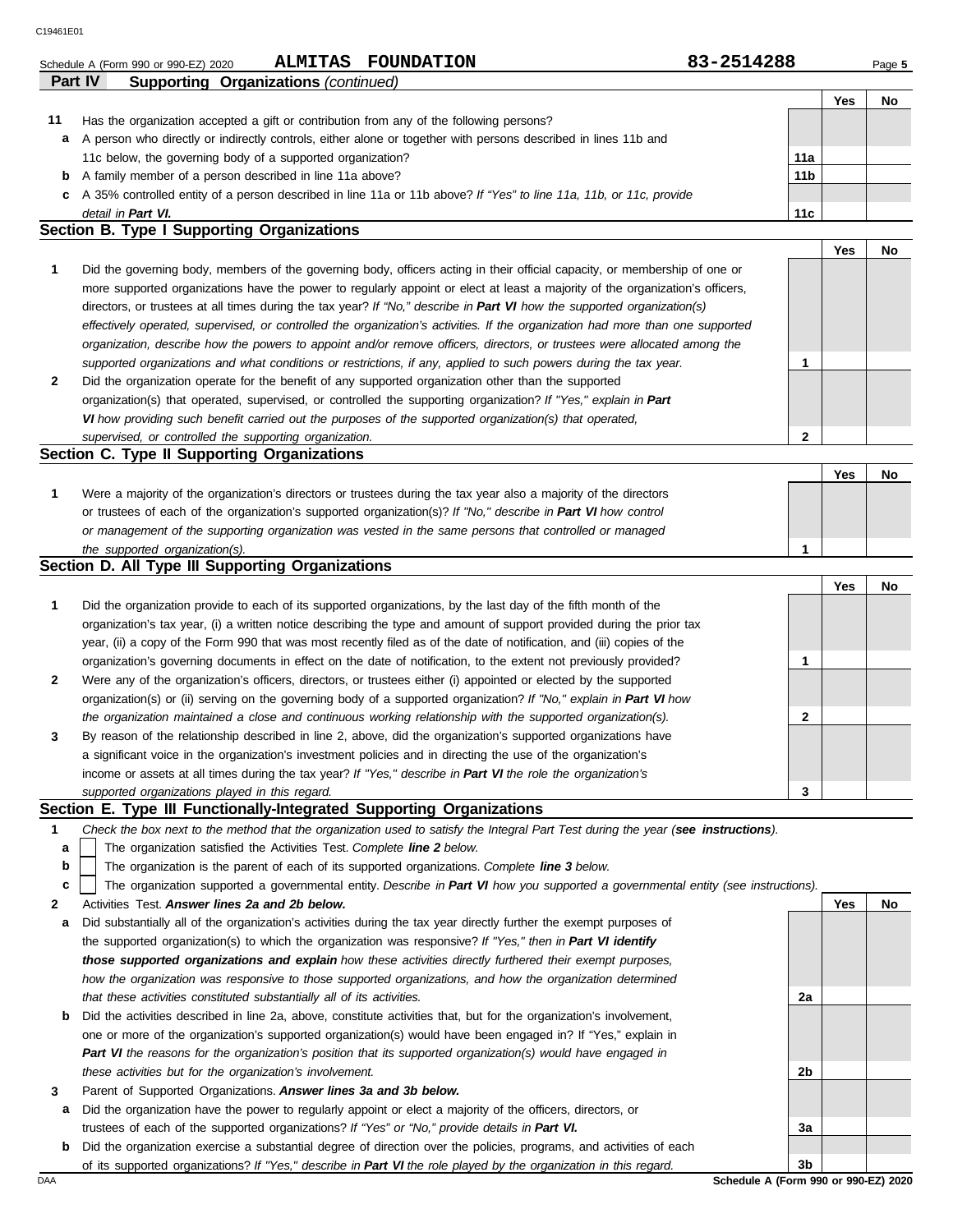| Schedule A (Form 990 or 990-EZ) 2020 | <b>ALMITAS</b> | <b>FOUNDATION</b> | 83-2514288 | Page 6 |
|--------------------------------------|----------------|-------------------|------------|--------|

| Part V       | Type III Non-Functionally Integrated 509(a)(3) Supporting Organizations                                                          |                |                                |                                |  |  |  |  |
|--------------|----------------------------------------------------------------------------------------------------------------------------------|----------------|--------------------------------|--------------------------------|--|--|--|--|
| 1            | Check here if the organization satisfied the Integral Part Test as a qualifying trust on Nov. 20, 1970 (explain in Part VI). See |                |                                |                                |  |  |  |  |
|              | <b>instructions.</b> All other Type III non-functionally integrated supporting organizations must complete Sections A through E. |                |                                |                                |  |  |  |  |
|              | Section A - Adjusted Net Income                                                                                                  | (A) Prior Year | (B) Current Year<br>(optional) |                                |  |  |  |  |
| 1.           | Net short-term capital gain                                                                                                      | $\mathbf{1}$   |                                |                                |  |  |  |  |
| $\mathbf{2}$ | Recoveries of prior-year distributions                                                                                           | $\mathbf{2}$   |                                |                                |  |  |  |  |
| 3            | Other gross income (see instructions)                                                                                            | 3              |                                |                                |  |  |  |  |
| 4            | Add lines 1 through 3.                                                                                                           | 4              |                                |                                |  |  |  |  |
| 5            | Depreciation and depletion                                                                                                       | 5              |                                |                                |  |  |  |  |
| 6            | Portion of operating expenses paid or incurred for production or collection of                                                   |                |                                |                                |  |  |  |  |
|              | gross income or for management, conservation, or maintenance of property                                                         |                |                                |                                |  |  |  |  |
|              | held for production of income (see instructions)                                                                                 | 6              |                                |                                |  |  |  |  |
| 7            | Other expenses (see instructions)                                                                                                | $\overline{7}$ |                                |                                |  |  |  |  |
| 8            | Adjusted Net Income (subtract lines 5, 6, and 7 from line 4)                                                                     | 8              |                                |                                |  |  |  |  |
|              | Section B - Minimum Asset Amount                                                                                                 |                | (A) Prior Year                 | (B) Current Year<br>(optional) |  |  |  |  |
| 1.           | Aggregate fair market value of all non-exempt-use assets (see                                                                    |                |                                |                                |  |  |  |  |
|              | instructions for short tax year or assets held for part of year):                                                                |                |                                |                                |  |  |  |  |
|              | a Average monthly value of securities                                                                                            | 1a             |                                |                                |  |  |  |  |
|              | <b>b</b> Average monthly cash balances                                                                                           | 1 <sub>b</sub> |                                |                                |  |  |  |  |
|              | c Fair market value of other non-exempt-use assets                                                                               | 1 <sub>c</sub> |                                |                                |  |  |  |  |
|              | <b>d Total</b> (add lines 1a, 1b, and 1c)                                                                                        | 1 <sub>d</sub> |                                |                                |  |  |  |  |
|              | <b>e</b> Discount claimed for blockage or other factors                                                                          |                |                                |                                |  |  |  |  |
|              | (explain in detail in Part VI):                                                                                                  |                |                                |                                |  |  |  |  |
| 2            | Acquisition indebtedness applicable to non-exempt-use assets                                                                     | $\overline{2}$ |                                |                                |  |  |  |  |
| 3            | Subtract line 2 from line 1d.                                                                                                    | 3              |                                |                                |  |  |  |  |
| 4            | Cash deemed held for exempt use. Enter 0.015 of line 3 (for greater amount,                                                      |                |                                |                                |  |  |  |  |
|              | see instructions).                                                                                                               | 4              |                                |                                |  |  |  |  |
| 5            | Net value of non-exempt-use assets (subtract line 4 from line 3)                                                                 | 5              |                                |                                |  |  |  |  |
| 6            | Multiply line 5 by 0.035                                                                                                         | 6              |                                |                                |  |  |  |  |
| 7            | Recoveries of prior-year distributions                                                                                           | $\overline{7}$ |                                |                                |  |  |  |  |
| 8            | Minimum Asset Amount (add line 7 to line 6)                                                                                      | 8              |                                |                                |  |  |  |  |
|              | Section C - Distributable Amount                                                                                                 |                |                                | Current Year                   |  |  |  |  |
| 1            | Adjusted net income for prior year (from Section A, line 8, column A)                                                            | $\mathbf{1}$   |                                |                                |  |  |  |  |
| $\mathbf{2}$ | Enter 0.85 of line 1.                                                                                                            | $\mathbf{2}$   |                                |                                |  |  |  |  |
| 3            | Minimum asset amount for prior year (from Section B, line 8, column A)                                                           | 3              |                                |                                |  |  |  |  |
| 4            | Enter greater of line 2 or line 3.                                                                                               | 4              |                                |                                |  |  |  |  |
| 5            | Income tax imposed in prior year                                                                                                 | 5              |                                |                                |  |  |  |  |
| 6            | Distributable Amount. Subtract line 5 from line 4, unless subject to                                                             |                |                                |                                |  |  |  |  |
|              | emergency temporary reduction (see instructions).                                                                                | 6              |                                |                                |  |  |  |  |
|              | $\sim$                                                                                                                           |                |                                |                                |  |  |  |  |

**7** | Check here if the current year is the organization's first as a non-functionally integrated Type III supporting organization (see instructions).

**Schedule A (Form 990 or 990-EZ) 2020**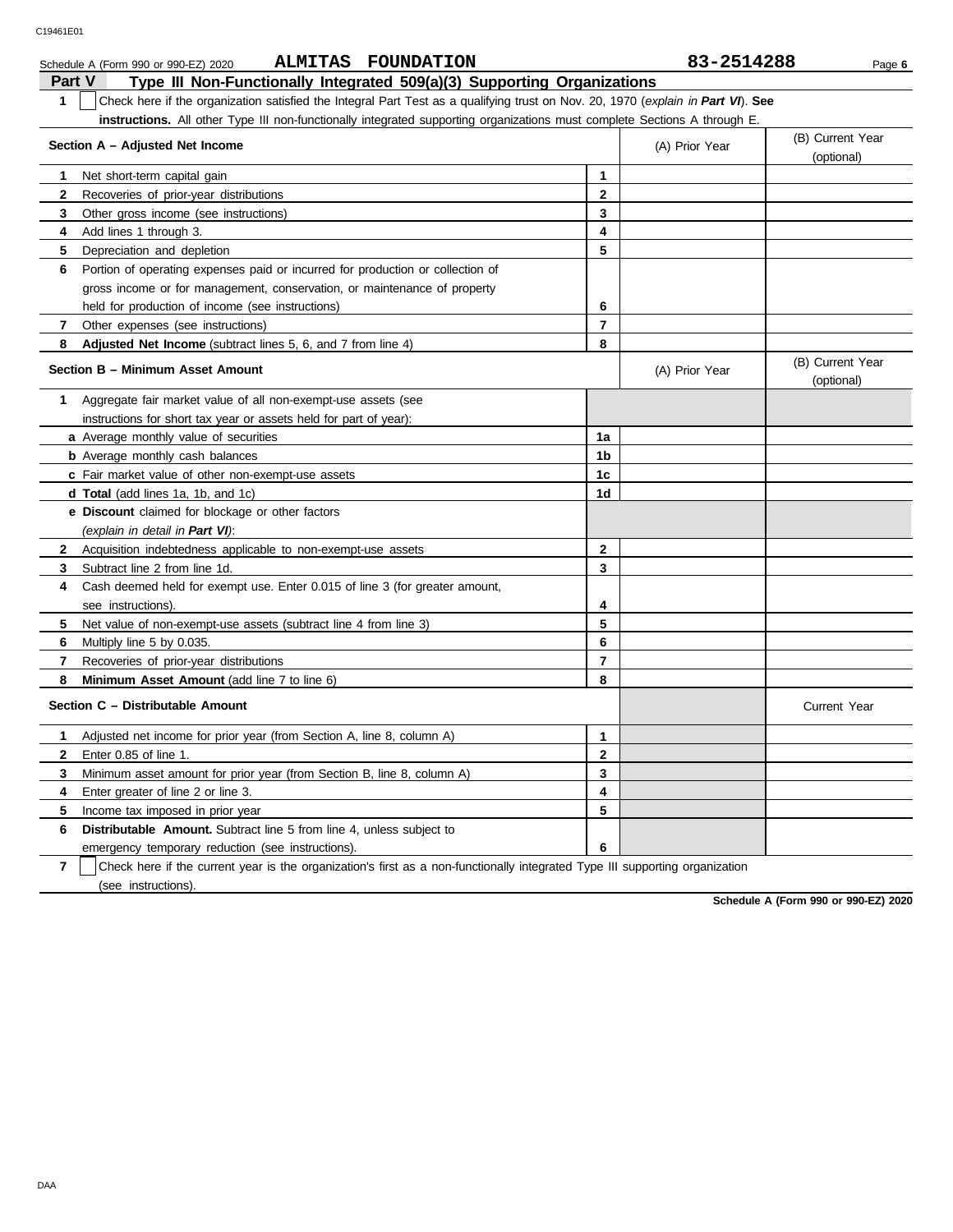| <b>Part V</b> | ALMITAS FOUNDATION<br>Schedule A (Form 990 or 990-EZ) 2020<br>Type III Non-Functionally Integrated 509(a)(3) Supporting Organizations (continued) |                             | 83-2514288                | Page 7               |
|---------------|---------------------------------------------------------------------------------------------------------------------------------------------------|-----------------------------|---------------------------|----------------------|
|               | Section D - Distributions                                                                                                                         |                             |                           | <b>Current Year</b>  |
| 1             | Amounts paid to supported organizations to accomplish exempt purposes                                                                             |                             |                           |                      |
| 2             | Amounts paid to perform activity that directly furthers exempt purposes of supported                                                              |                             |                           |                      |
|               | organizations, in excess of income from activity                                                                                                  |                             |                           |                      |
| 3             | Administrative expenses paid to accomplish exempt purposes of supported organizations                                                             |                             |                           |                      |
| 4             | Amounts paid to acquire exempt-use assets                                                                                                         |                             |                           |                      |
| 5             | Qualified set-aside amounts (prior IRS approval required— <i>provide details in Part VI</i> )                                                     |                             |                           |                      |
| 6             | Other distributions ( <i>describe in Part VI</i> ). See instructions.                                                                             |                             |                           |                      |
| 7             | <b>Total annual distributions.</b> Add lines 1 through 6.                                                                                         |                             |                           |                      |
| 8             | Distributions to attentive supported organizations to which the organization is responsive                                                        |                             |                           |                      |
|               | (provide details in Part VI). See instructions.                                                                                                   |                             |                           |                      |
| 9             | Distributable amount for 2020 from Section C, line 6                                                                                              |                             |                           |                      |
| 10            | Line 8 amount divided by line 9 amount                                                                                                            |                             |                           |                      |
|               |                                                                                                                                                   | (i)                         | (i)                       | (iii)                |
|               | <b>Section E - Distribution Allocations (see instructions)</b>                                                                                    | <b>Excess Distributions</b> | <b>Underdistributions</b> | <b>Distributable</b> |
|               |                                                                                                                                                   |                             | Pre-2020                  | Amount for 2020      |
| 1             | Distributable amount for 2020 from Section C, line 6                                                                                              |                             |                           |                      |
| $\mathbf{2}$  | Underdistributions, if any, for years prior to 2020                                                                                               |                             |                           |                      |
|               | (reasonable cause required-explain in Part VI). See                                                                                               |                             |                           |                      |
|               | instructions.                                                                                                                                     |                             |                           |                      |
| 3             | Excess distributions carryover, if any, to 2020                                                                                                   |                             |                           |                      |
|               |                                                                                                                                                   |                             |                           |                      |
|               |                                                                                                                                                   |                             |                           |                      |
|               |                                                                                                                                                   |                             |                           |                      |
|               |                                                                                                                                                   |                             |                           |                      |
|               | <b>e</b> From 2019                                                                                                                                |                             |                           |                      |
|               | f Total of lines 3a through 3e                                                                                                                    |                             |                           |                      |
|               | g Applied to underdistributions of prior years                                                                                                    |                             |                           |                      |
|               | h Applied to 2020 distributable amount                                                                                                            |                             |                           |                      |
| Ť.            | Carryover from 2015 not applied (see instructions)                                                                                                |                             |                           |                      |
|               | Remainder. Subtract lines 3g, 3h, and 3i from line 3f.                                                                                            |                             |                           |                      |
| 4             | Distributions for 2020 from                                                                                                                       |                             |                           |                      |
|               | \$<br>Section D, line 7:                                                                                                                          |                             |                           |                      |
|               | <b>a</b> Applied to underdistributions of prior years                                                                                             |                             |                           |                      |
|               | <b>b</b> Applied to 2020 distributable amount                                                                                                     |                             |                           |                      |
|               | c Remainder. Subtract lines 4a and 4b from line 4.                                                                                                |                             |                           |                      |
| 5             | Remaining underdistributions for years prior to 2020, if                                                                                          |                             |                           |                      |
|               | any. Subtract lines 3g and 4a from line 2. For result                                                                                             |                             |                           |                      |
|               | greater than zero, explain in Part VI. See instructions.                                                                                          |                             |                           |                      |
| 6             | Remaining underdistributions for 2020 Subtract lines 3h                                                                                           |                             |                           |                      |
|               | and 4b from line 1. For result greater than zero, explain in                                                                                      |                             |                           |                      |
|               | Part VI. See instructions.                                                                                                                        |                             |                           |                      |
| 7             | Excess distributions carryover to 2021. Add lines 3j                                                                                              |                             |                           |                      |
|               | and 4c.                                                                                                                                           |                             |                           |                      |

**Schedule A (Form 990 or 990-EZ) 2020**

**8** Breakdown of line 7:

**a** Excess from 2016 . . . . . . . . . . . . . . . . . . . . . . . . . . **b** Excess from 2017 . . . . . . . . . . . . . . . . . . . . . . . . . . **c** Excess from 2018 . . . . . . . . . . . . . . . . . . . . . . . . . . . **d** Excess from 2019 . . . . . . . . . . . . . . . . . . . . . . . . . . . **e** Excess from 2020 . . . . . . . . . . . . . . . . . . . . . . . . . . .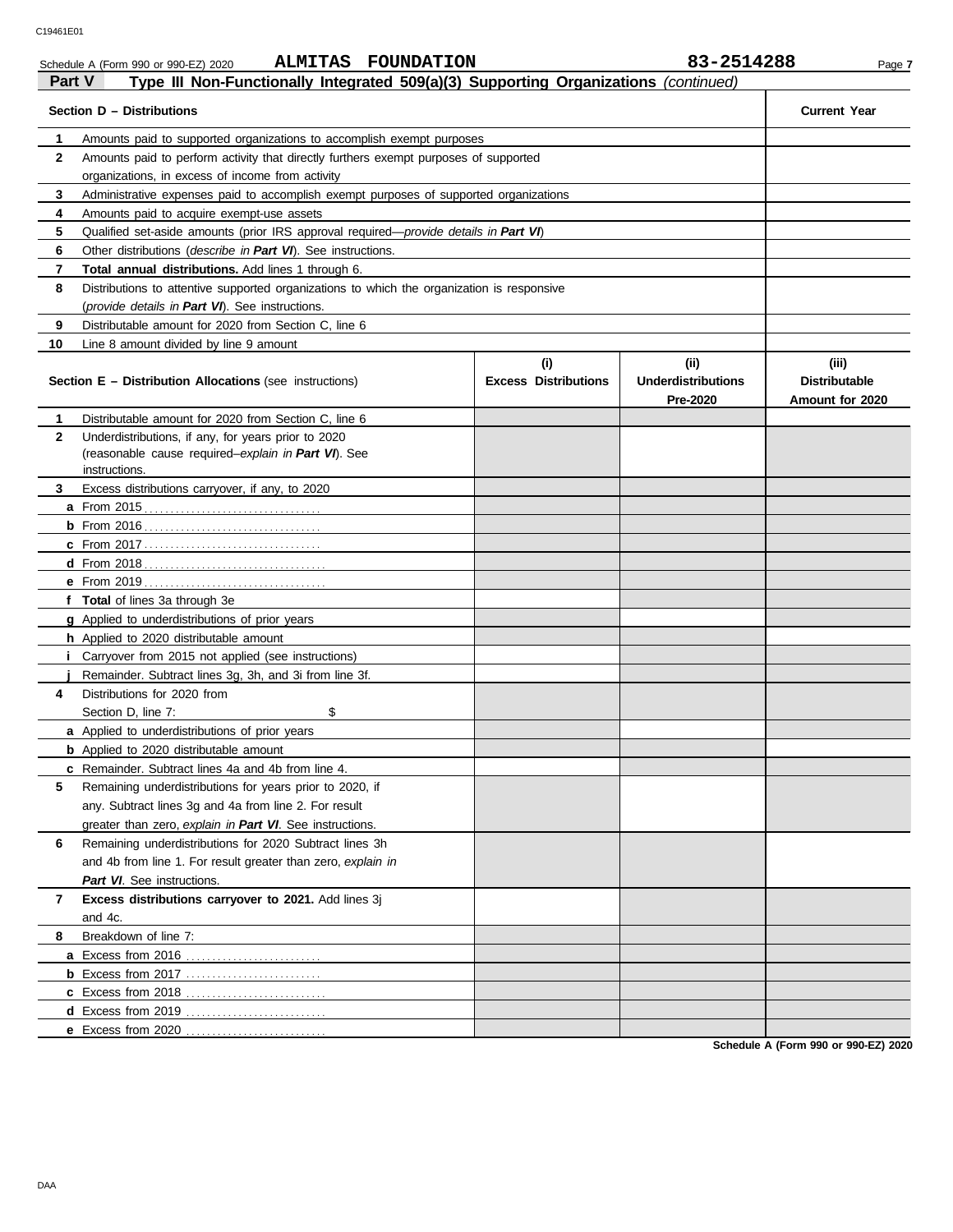|         | Schedule A (Form 990 or 990-EZ) 2020 | ALMITAS FOUNDATION |                                                                                                                                                                                                                                                                                                                                                                                                                                                                                                                                                                                             | 83-2514288 | Page 8 |
|---------|--------------------------------------|--------------------|---------------------------------------------------------------------------------------------------------------------------------------------------------------------------------------------------------------------------------------------------------------------------------------------------------------------------------------------------------------------------------------------------------------------------------------------------------------------------------------------------------------------------------------------------------------------------------------------|------------|--------|
| Part VI |                                      |                    | Supplemental Information. Provide the explanations required by Part II, line 10; Part II, line 17a or 17b; Part<br>III, line 12; Part IV, Section A, lines 1, 2, 3b, 3c, 4b, 4c, 5a, 6, 9a, 9b, 9c, 11a, 11b, and 11c; Part IV, Section<br>B, lines 1 and 2; Part IV, Section C, line 1; Part IV, Section D, lines 2 and 3; Part IV, Section E, lines 1c, 2a, 2b,<br>3a, and 3b; Part V, line 1; Part V, Section B, line 1e; Part V, Section D, lines 5, 6, and 8; and Part V, Section E,<br>lines 2, 5, and 6. Also complete this part for any additional information. (See instructions.) |            |        |
|         |                                      |                    |                                                                                                                                                                                                                                                                                                                                                                                                                                                                                                                                                                                             |            |        |
|         |                                      |                    |                                                                                                                                                                                                                                                                                                                                                                                                                                                                                                                                                                                             |            |        |
|         |                                      |                    |                                                                                                                                                                                                                                                                                                                                                                                                                                                                                                                                                                                             |            |        |
|         |                                      |                    |                                                                                                                                                                                                                                                                                                                                                                                                                                                                                                                                                                                             |            |        |
|         |                                      |                    |                                                                                                                                                                                                                                                                                                                                                                                                                                                                                                                                                                                             |            |        |
|         |                                      |                    |                                                                                                                                                                                                                                                                                                                                                                                                                                                                                                                                                                                             |            |        |
|         |                                      |                    |                                                                                                                                                                                                                                                                                                                                                                                                                                                                                                                                                                                             |            |        |
|         |                                      |                    |                                                                                                                                                                                                                                                                                                                                                                                                                                                                                                                                                                                             |            |        |
|         |                                      |                    |                                                                                                                                                                                                                                                                                                                                                                                                                                                                                                                                                                                             |            |        |
|         |                                      |                    |                                                                                                                                                                                                                                                                                                                                                                                                                                                                                                                                                                                             |            |        |
|         |                                      |                    |                                                                                                                                                                                                                                                                                                                                                                                                                                                                                                                                                                                             |            |        |
|         |                                      |                    |                                                                                                                                                                                                                                                                                                                                                                                                                                                                                                                                                                                             |            |        |
|         |                                      |                    |                                                                                                                                                                                                                                                                                                                                                                                                                                                                                                                                                                                             |            |        |
|         |                                      |                    |                                                                                                                                                                                                                                                                                                                                                                                                                                                                                                                                                                                             |            |        |
|         |                                      |                    |                                                                                                                                                                                                                                                                                                                                                                                                                                                                                                                                                                                             |            |        |
|         |                                      |                    |                                                                                                                                                                                                                                                                                                                                                                                                                                                                                                                                                                                             |            |        |
|         |                                      |                    |                                                                                                                                                                                                                                                                                                                                                                                                                                                                                                                                                                                             |            |        |
|         |                                      |                    |                                                                                                                                                                                                                                                                                                                                                                                                                                                                                                                                                                                             |            |        |
|         |                                      |                    |                                                                                                                                                                                                                                                                                                                                                                                                                                                                                                                                                                                             |            |        |
|         |                                      |                    |                                                                                                                                                                                                                                                                                                                                                                                                                                                                                                                                                                                             |            |        |
|         |                                      |                    |                                                                                                                                                                                                                                                                                                                                                                                                                                                                                                                                                                                             |            |        |
|         |                                      |                    |                                                                                                                                                                                                                                                                                                                                                                                                                                                                                                                                                                                             |            |        |
|         |                                      |                    |                                                                                                                                                                                                                                                                                                                                                                                                                                                                                                                                                                                             |            |        |
|         |                                      |                    |                                                                                                                                                                                                                                                                                                                                                                                                                                                                                                                                                                                             |            |        |
|         |                                      |                    |                                                                                                                                                                                                                                                                                                                                                                                                                                                                                                                                                                                             |            |        |
|         |                                      |                    |                                                                                                                                                                                                                                                                                                                                                                                                                                                                                                                                                                                             |            |        |
|         |                                      |                    |                                                                                                                                                                                                                                                                                                                                                                                                                                                                                                                                                                                             |            |        |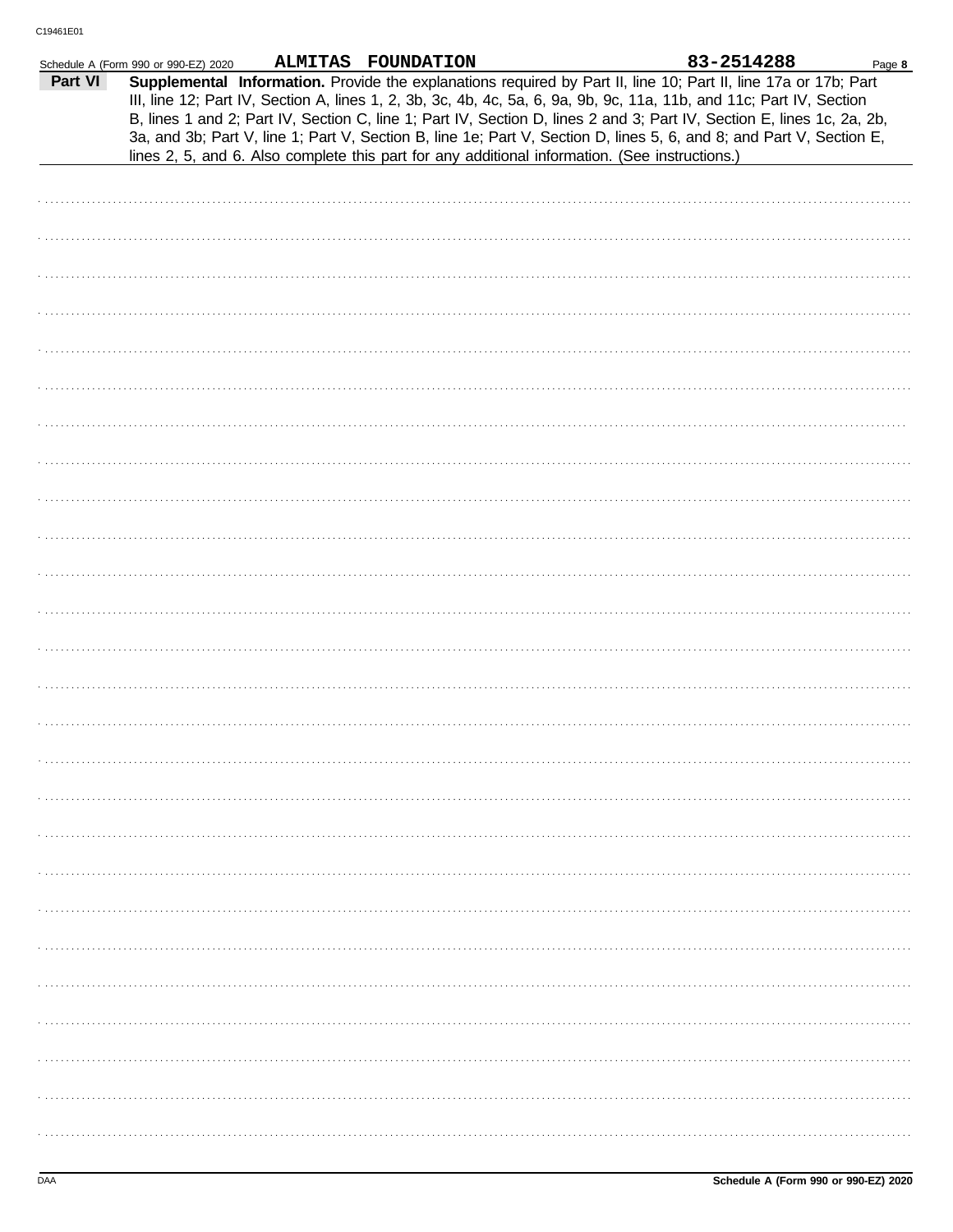## **Schedule of Contributors Schedule B**

**or 990-PF)** u **Attach to Form 990, Form 990-EZ, or Form 990-PF.** u **Go to** *www.irs.gov/Form990* **for the latest information.** OMB No. 1545-0047

**2020**

**Employer identification number**

| <b>ALMITAS FOUNDATION</b> | $ 83 - 2514288$ |
|---------------------------|-----------------|

Department of the Treasury Internal Revenue Service Name of the organization

**(Form 990, 990-EZ,**

**Organization type** (check one):

| Filers of:         | Section:                                                                    |
|--------------------|-----------------------------------------------------------------------------|
| Form 990 or 990-EZ | $ \mathbf{X} $ 501(c)( 3) (enter number) organization                       |
|                    | $4947(a)(1)$ nonexempt charitable trust not treated as a private foundation |
|                    | 527 political organization                                                  |
| Form 990-PF        | 501(c)(3) exempt private foundation                                         |
|                    | 4947(a)(1) nonexempt charitable trust treated as a private foundation       |
|                    | 501(c)(3) taxable private foundation                                        |

Check if your organization is covered by the **General Rule** or a **Special Rule. Note:** Only a section 501(c)(7), (8), or (10) organization can check boxes for both the General Rule and a Special Rule. See instructions.

#### **General Rule**

For an organization filing Form 990, 990-EZ, or 990-PF that received, during the year, contributions totaling \$5,000 **X** or more (in money or property) from any one contributor. Complete Parts I and II. See instructions for determining a contributor's total contributions.

#### **Special Rules**

For an organization described in section  $501(c)(3)$  filing Form 990 or 990-EZ that met the 33<sup>1</sup>/3% support test of the regulations under sections 509(a)(1) and 170(b)(1)(A)(vi), that checked Schedule A (Form 990 or 990-EZ), Part II, line 13, 16a, or 16b, and that received from any one contributor, during the year, total contributions of the greater of **(1)** \$5,000; or **(2)** 2% of the amount on (i) Form 990, Part VIII, line 1h; or (ii) Form 990-EZ, line 1. Complete Parts I and II.

literary, or educational purposes, or for the prevention of cruelty to children or animals. Complete Parts I (entering For an organization described in section 501(c)(7), (8), or (10) filing Form 990 or 990-EZ that received from any one contributor, during the year, total contributions of more than \$1,000 *exclusively* for religious, charitable, scientific, "N/A" in column (b) instead of the contributor name and address), II, and III.

For an organization described in section 501(c)(7), (8), or (10) filing Form 990 or 990-EZ that received from any one contributor, during the year, contributions *exclusively* for religious, charitable, etc., purposes, but no such contributions totaled more than \$1,000. If this box is checked, enter here the total contributions that were received during the year for an *exclusively* religious, charitable, etc., purpose. Don't complete any of the parts unless the **General Rule** applies to this organization because it received *nonexclusively* religious, charitable, etc., contributions totaling \$5,000 or more during the year . . . . . . . . . . . . . . . . . . . . . . . . . . . . . . . . . . . . . . . . . . . . . . . . . . . . . . . . . . . . . . . . . . . . . . . . . . . . . . . .

990-EZ, or 990-PF), but it **must** answer "No" on Part IV, line 2, of its Form 990; or check the box on line H of its Form 990-EZ or on its Form 990-PF, Part I, line 2, to certify that it doesn't meet the filing requirements of Schedule B (Form 990, 990-EZ, or 990-PF). **Caution:** An organization that isn't covered by the General Rule and/or the Special Rules doesn't file Schedule B (Form 990,

**For Paperwork Reduction Act Notice, see the instructions for Form 990, 990-EZ, or 990-PF.**

 $\triangleright$  \$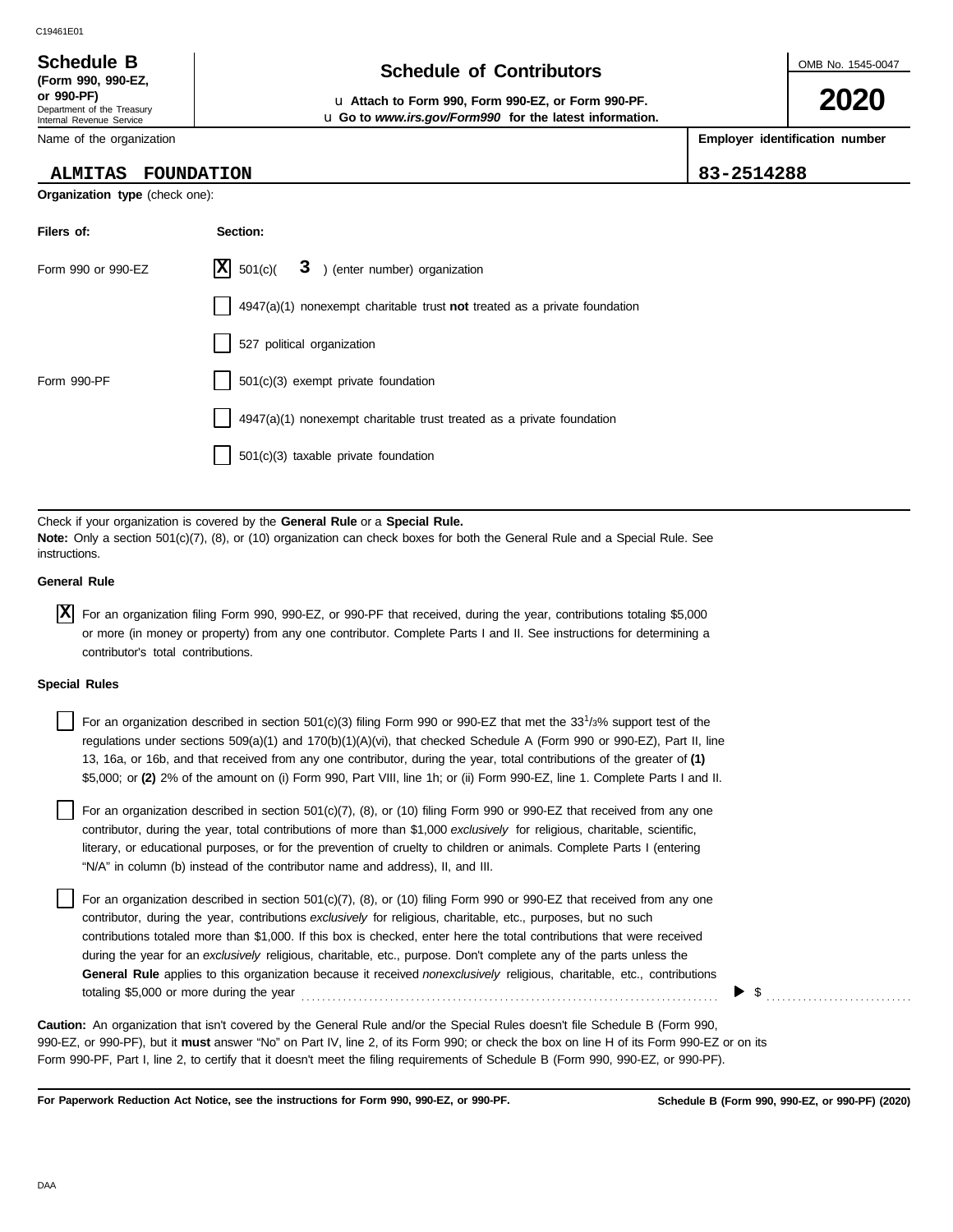|                                        | Schedule B (Form 990, 990-EZ, or 990-PF) (2020)                                                |                                   | PAGE 1 OF 1<br>Page 2                                                                   |
|----------------------------------------|------------------------------------------------------------------------------------------------|-----------------------------------|-----------------------------------------------------------------------------------------|
| Name of organization<br><b>ALMITAS</b> | <b>FOUNDATION</b>                                                                              |                                   | Employer identification number<br>83-2514288                                            |
| Part I                                 | Contributors (see instructions). Use duplicate copies of Part I if additional space is needed. |                                   |                                                                                         |
| (a)<br>No.                             | (b)<br>Name, address, and ZIP + 4                                                              | (c)<br><b>Total contributions</b> | (d)<br>Type of contribution                                                             |
| $\mathbf{1}$                           | <b>ALLIANCE DATA</b><br>12921 VISTA STATION BLVD<br><b>DRAPER</b><br>UT 84020                  | 5,000<br>\$                       | ΙX<br>Person<br>Payroll<br>Noncash<br>(Complete Part II for<br>noncash contributions.)  |
| (a)                                    | (b)                                                                                            | (c)                               | (d)                                                                                     |
| No.                                    | Name, address, and ZIP + 4                                                                     | <b>Total contributions</b>        | Type of contribution                                                                    |
|                                        |                                                                                                | \$                                | Person<br>Payroll<br>Noncash<br>(Complete Part II for<br>noncash contributions.)        |
| (a)                                    | (b)                                                                                            | (c)                               | (d)                                                                                     |
| No.                                    | Name, address, and ZIP + 4                                                                     | <b>Total contributions</b>        | Type of contribution                                                                    |
|                                        |                                                                                                | \$                                | Person<br>Payroll<br><b>Noncash</b><br>(Complete Part II for<br>noncash contributions.) |
| (a)                                    | (b)                                                                                            | (c)                               | (d)                                                                                     |
| No.                                    | Name, address, and ZIP + 4                                                                     | <b>Total contributions</b>        | Type of contribution                                                                    |
|                                        |                                                                                                | \$                                | Person<br>Payroll<br>Noncash<br>(Complete Part II for<br>noncash contributions.)        |
| (a)                                    | (b)                                                                                            | (c)                               | (d)                                                                                     |
| No.                                    | Name, address, and ZIP + 4                                                                     | <b>Total contributions</b>        | Type of contribution                                                                    |
|                                        |                                                                                                | \$                                | Person<br>Payroll<br><b>Noncash</b><br>(Complete Part II for<br>noncash contributions.) |
| (a)                                    | (b)                                                                                            | (c)                               | (d)                                                                                     |
| No.                                    | Name, address, and ZIP + 4                                                                     | <b>Total contributions</b>        | Type of contribution                                                                    |
|                                        |                                                                                                | \$                                | Person<br>Payroll<br><b>Noncash</b><br>(Complete Part II for<br>noncash contributions.) |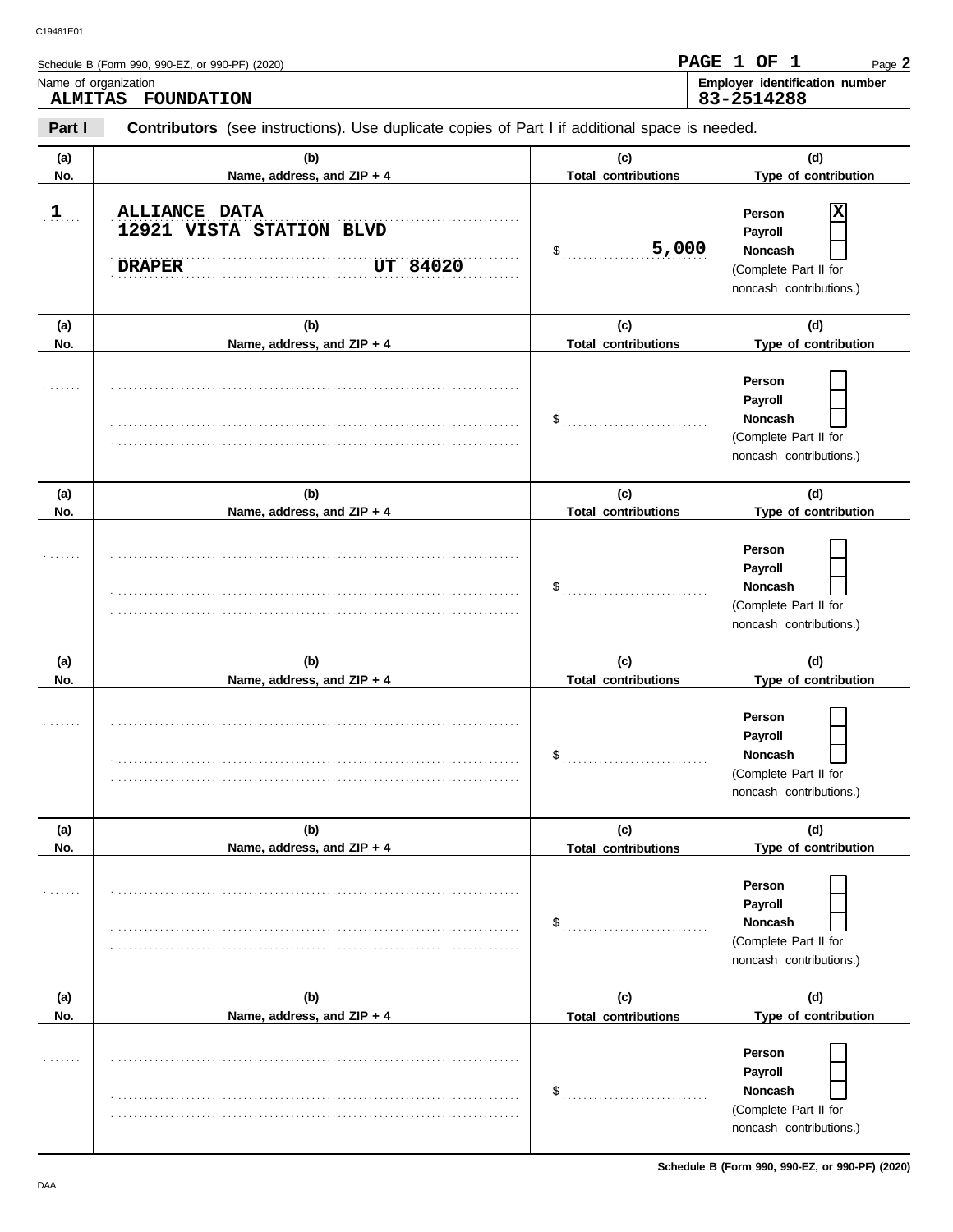| <b>SCHEDULE O</b><br>(Form 990 or 990-EZ)                                   |                                 | Supplemental Information to Form 990 or 990-EZ<br>Complete to provide information for responses to specific questions on |               | 2020                                  |
|-----------------------------------------------------------------------------|---------------------------------|--------------------------------------------------------------------------------------------------------------------------|---------------|---------------------------------------|
|                                                                             |                                 | Form 990 or 990-EZ or to provide any additional information.                                                             |               |                                       |
| Department of the Treasury<br>Internal Revenue Service                      | u Attach to Form 990 or 990-EZ. | u Go to www.irs.gov/Form990 for the latest information.                                                                  |               | <b>Open to Public</b><br>Inspection   |
| Name of the organization                                                    |                                 |                                                                                                                          |               | <b>Employer identification number</b> |
| <b>FOUNDATION</b><br><b>ALMITAS</b>                                         |                                 |                                                                                                                          | 83-2514288    |                                       |
| FORM 990-EZ, PART I, LINE 8 - OTHER REVENUE                                 |                                 |                                                                                                                          |               |                                       |
| <b>DESCRIPTION</b>                                                          |                                 | <b>AMOUNT</b>                                                                                                            |               |                                       |
| <b>CREDIT CARD REWARDS</b>                                                  | \$                              | 496                                                                                                                      |               |                                       |
|                                                                             | TOTAL \$                        | 496                                                                                                                      |               |                                       |
|                                                                             |                                 |                                                                                                                          |               |                                       |
| FORM 990-EZ, PART I, LINE 16 - OTHER EXPENSES                               |                                 |                                                                                                                          |               |                                       |
| <b>DESCRIPTION</b>                                                          |                                 | <b>AMOUNT</b>                                                                                                            |               |                                       |
| <b>EXPENSES</b>                                                             |                                 |                                                                                                                          |               |                                       |
| <b>ADVERTISING</b>                                                          | \$                              | 578                                                                                                                      |               |                                       |
| <b>OFFICE</b><br><b>SUPPLIES</b>                                            | \$                              | 2,004                                                                                                                    |               |                                       |
| <b>BANK FEES</b>                                                            | \$                              | 99                                                                                                                       |               |                                       |
| <b>PAYPAL</b>                                                               | \$                              | 848                                                                                                                      |               |                                       |
| <b>ACCOUNTING</b><br><b>SOFTWARE</b>                                        | \$                              | 4,488                                                                                                                    |               |                                       |
| <b>INSURANCE</b>                                                            | \$                              | 2,470                                                                                                                    |               |                                       |
| PROGRAM SUPPLIES                                                            | Ś.                              | 2,776                                                                                                                    |               |                                       |
| PROGRAM MEALS                                                               | \$                              | 1,601                                                                                                                    |               |                                       |
| PROGRAM EQUIPMENT                                                           | \$                              | 6,378                                                                                                                    |               |                                       |
| <b>REPAIRS</b>                                                              | \$                              | 100                                                                                                                      |               |                                       |
| <b>TRAINING</b>                                                             | \$                              | 167                                                                                                                      |               |                                       |
| TAXES & LICENSES                                                            | \$                              | 675                                                                                                                      |               |                                       |
| NON-INVESTMENT DEPRECIATION                                                 | \$                              | 215                                                                                                                      |               |                                       |
|                                                                             | TOTAL \$                        | 22,399                                                                                                                   |               |                                       |
|                                                                             |                                 |                                                                                                                          |               |                                       |
| FORM 990-EZ, PART I, LINE 20 - OTHER CHANGES IN NET ASSETS OR FUND BALANCES |                                 |                                                                                                                          |               |                                       |
| <b>DESCRIPTION</b>                                                          |                                 |                                                                                                                          | <b>AMOUNT</b> |                                       |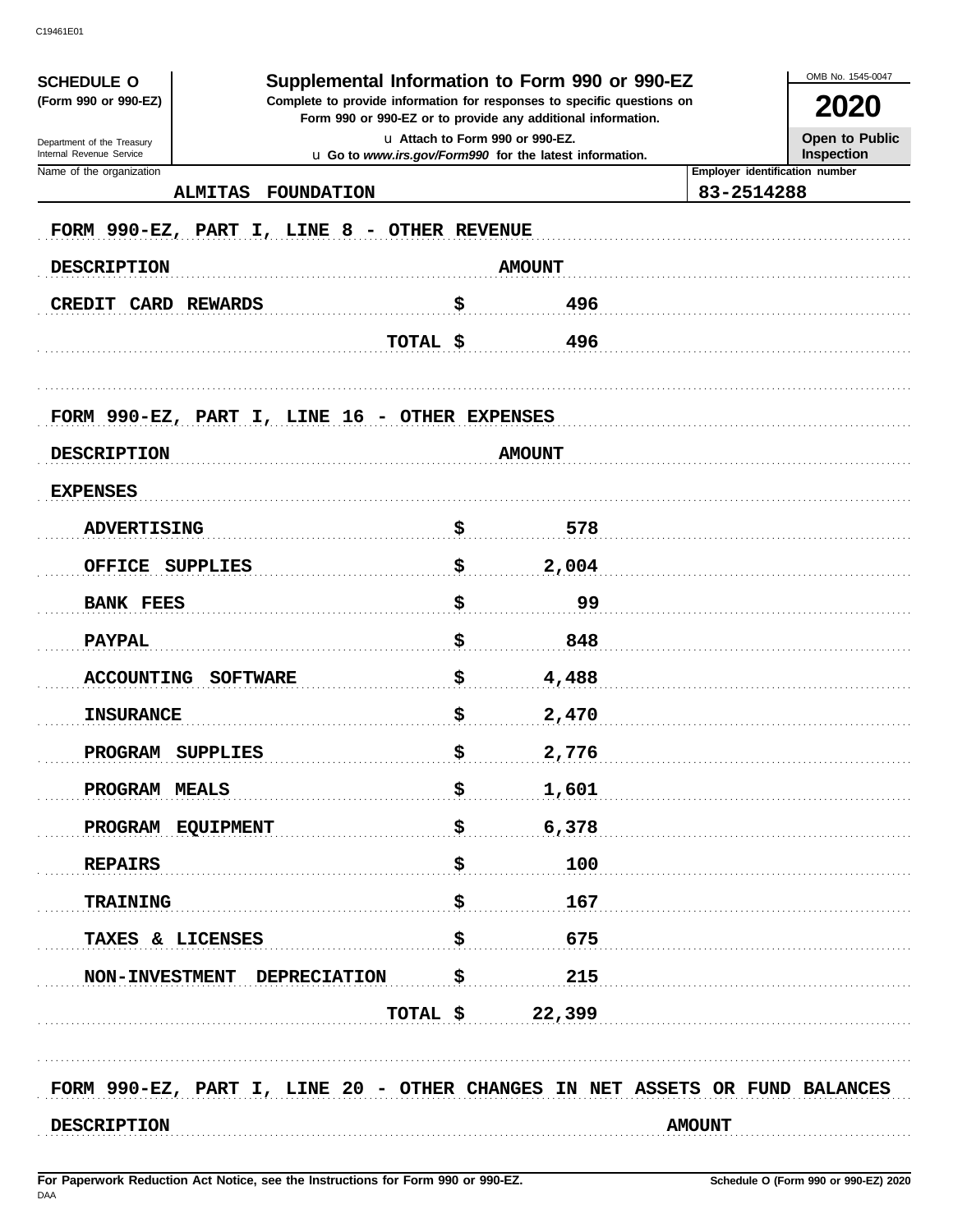| Schedule O (Form 990 or 990-EZ) 2020<br>Name of the organization           |              | Employer identification number | Page 2      |
|----------------------------------------------------------------------------|--------------|--------------------------------|-------------|
| <b>ALMITAS</b><br><b>FOUNDATION</b>                                        |              | 83-2514288                     |             |
| <b>OTHER</b><br><b>INCREASES</b>                                           | \$           | 10,989                         |             |
| FORM 990-EZ, PART II, LINE 24 - OTHER ASSETS                               |              |                                |             |
| <b>DESCRIPTION</b>                                                         | BEG. OF YEAR |                                | END OF YEAR |
| <b>RECEIVABLE</b><br><b>ACCOUNTS</b>                                       | \$           | 0 \$                           | 620         |
| <b>FURNITURE</b>                                                           | \$           | 0 \$                           | 2,256       |
| <b>ACCUMULATED</b><br><b>DEPRECIATION</b><br>LESS                          | \$           | 0 \$                           | 537         |
| <b>UNDEPOSITED</b><br>FUNDS                                                | \$           | 0 \$                           | 1,422       |
| TOTAL \$                                                                   |              | 0 \$                           | 3,761       |
|                                                                            |              |                                |             |
| FORM 990-EZ, PART II, LINE 26 - OTHER LIABILITIES                          |              |                                |             |
| <b>DESCRIPTION</b>                                                         | BEG. OF YEAR |                                | END OF YEAR |
| PAYABLE AND ACCRUED EXPENSES<br><b>ACCOUNTS</b>                            | \$           | -\$<br>$\mathbf 0$             | 928         |
| <b>DEFERRED</b><br><b>REVENUE</b>                                          | \$           | 0 \$                           | 54,718      |
| <b>PAYROLL</b><br>LIABILITIES                                              | \$           | 0 \$                           | 4,354       |
| EIDL LOAN                                                                  | \$           | -\$<br>$\mathbf 0$             | 42,100      |
| PPP LOAN                                                                   | \$           | 0 \$                           | 14,132      |
|                                                                            |              |                                |             |
| FORM 990-EZ, PART III - PRIMARY EXEMPT PURPOSE                             |              |                                |             |
| ALMITAS FOUNDATION'S MISSION IS FOUR-FOLD:                                 |              |                                |             |
| 1. CREATE OPPORTUNITIES FOR CHILDREN OF ALL BACKGROUNDS TO HAVE ACCESS TO  |              |                                |             |
| NATURE-BASED, ENVIRONMENTALLY-FRIENDLY LEARNING THROUGH WONDERBLOOM NATURE |              |                                |             |
| PLAYSCHOOL.                                                                |              |                                |             |
| 2. PROVIDE TRAINING AND SUPPORT SO OTHER EARLY CHILDHOOD EDUCATORS         |              |                                |             |
| COMPETENTLY INCORPORATE AND IMPLEMENT NATURE-BASED EDUCATIONAL APPROACHES  |              |                                |             |
| IN THEIR OWN PROGRAMS.                                                     |              |                                |             |
| 3.ENRICH AND EXPAND THE EMPIRICAL BASIS FOR NATURE-BASED LEARNING.         |              |                                |             |
|                                                                            |              |                                |             |

PAGE 1 OF 2

Schedule O (Form 990 or 990-EZ) 2020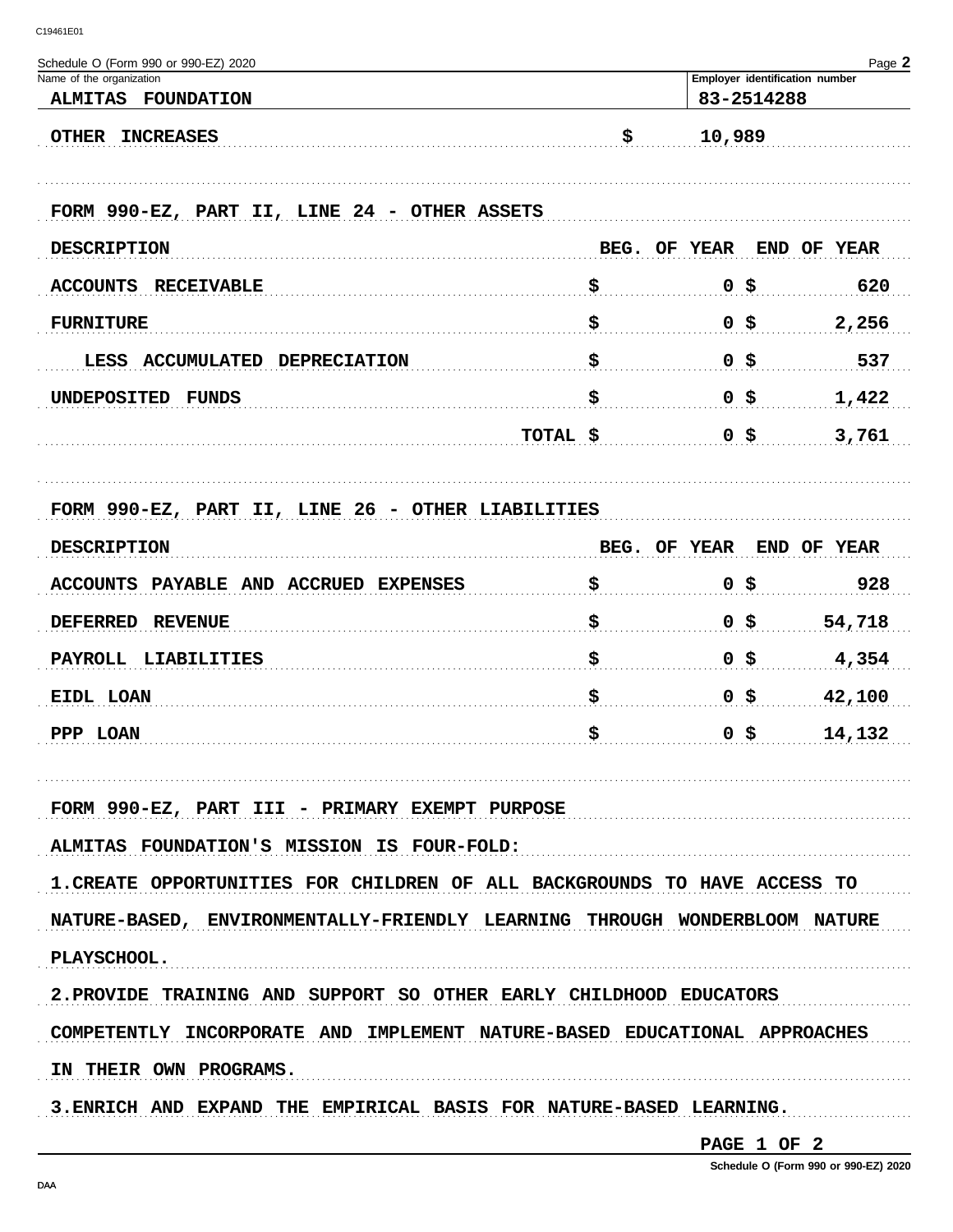| Schedule O (Form 990 or 990-EZ) 2020<br>Name of the organization                | Page 2<br>Employer identification number |
|---------------------------------------------------------------------------------|------------------------------------------|
| <b>ALMITAS</b><br><b>FOUNDATION</b>                                             | 83-2514288                               |
| 4.LEND CREDIBILITY AND SUPPORT FOR LICENSING BODIES AND REGULATORS TO           |                                          |
| <b>INTO</b><br>INCORPORATE NATURE-BASED LEARNING APPROACHES                     | THEIR DECISION-MAKING.                   |
|                                                                                 |                                          |
| FORM 990-EZ, PART III, LINE 28 - FIRST ACCOMPLISHMENT                           |                                          |
| EARLY IN 2020, WE OPENED ENROLLMENT FOR OUR SECOND OPERATING YEAR OF            |                                          |
| WONDERBLOOM NATURE PLAYSCHOOL. TWO STAFF MEMBERS BECAME                         | <b>TRAINED IN</b>                        |
| CURRICULUM DEVELOPMENT APPROACHES. ONE STAFF MEMBER BECAME A CERTIFIED          |                                          |
| NATIONAL GEOGRAPHIC EDUCATOR AND ANOTHER BECAME<br><b>TRAINED</b>               | IN PROJECT LEARNING                      |
| TREE. WE SPONSORED A CHILDREN'S ACTIVITY AREA AT THE UTAH CLEAN AIR FAIR        |                                          |
| WHERE HUNDRED OF FAMILIES ATTENDED. OUR PLAYSCHOOL DIRECTOR TRANSITIONED TO     |                                          |
| TO THE EXECUTIVE DIRECTOR AND THE PLAYSCHOOL SUPERVISOR WAS<br><b>FULL-TIME</b> |                                          |
| PROMOTED TO PLAYSCHOOL DIRECTOR.                                                |                                          |
| WE HAD UNCERTAINTY WHEN THE PANDEMIC HIT AND WE HAD TO SHUT DOWN THE            |                                          |
| PLAYSCHOOL FOR 2.5 MONTHS STARTING IN MID-MARCH. FORTUNATELY, WE WERE ABLE      |                                          |
| TO RECEIVE SOME FEDERAL ASSISTANCE TO REOPEN IN JUNE. WE WERE ABLE TO HIRE      |                                          |
| TWO MORE EMPLOYEES FOR THE PLAYSCHOOL AND MANAGE THE HIGH TURNOVER, AS          |                                          |
| PARENTS PULLED THEIR CHILDREN OUT OF THE PROGRAM DUE TO FEARS ABOUT             | THE                                      |
| <b>PANDEMIC.</b>                                                                |                                          |
| OUR EXECUTIVE DIRECTOR WAS SELECTED AS A PRESENTER AND MENTOR FOR THE           |                                          |
| NATURE AND PLACE-BASED EARLY CHILDHOOD EDUCATORS SUMMER INSTITUTE WHICH WAS     |                                          |
| VIRTUAL THIS YEAR. IN JULY, OUR ORGANIZATION COMMITTED TO EQUITY IN A           |                                          |
| PUBLIC STATEMENT AND HAVE TAKEN STEPS TO INCREASE AWARENESS AND ANTI-RACISM     |                                          |
| IN OUR STAFF AND PROGRAMS.                                                      |                                          |
|                                                                                 |                                          |
|                                                                                 |                                          |
|                                                                                 |                                          |
|                                                                                 |                                          |

| PAGE 2 OF 2 |  |  |                                      |
|-------------|--|--|--------------------------------------|
|             |  |  | Schedule O (Form 990 or 990-EZ) 2020 |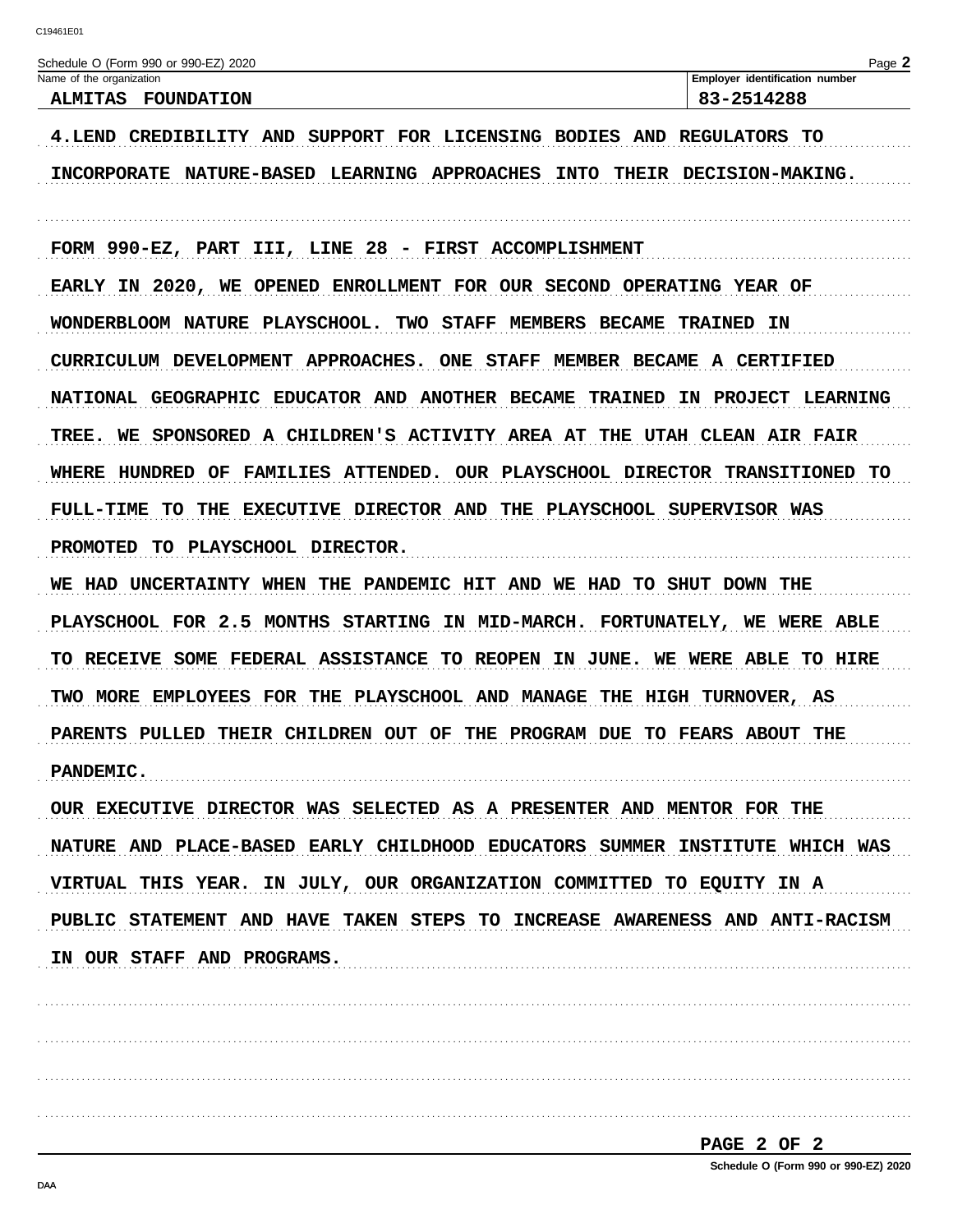| C19461E01 |                                                             |                                                                                                                                         |                                                                                  |                              |                |                  |                              |                            |
|-----------|-------------------------------------------------------------|-----------------------------------------------------------------------------------------------------------------------------------------|----------------------------------------------------------------------------------|------------------------------|----------------|------------------|------------------------------|----------------------------|
|           |                                                             |                                                                                                                                         | <b>Depreciation and Amortization</b>                                             |                              |                |                  |                              | OMB No. 1545-0172          |
|           | Form 4562<br>(Including Information on Listed Property)     |                                                                                                                                         |                                                                                  |                              |                |                  |                              |                            |
|           | Department of the Treasury                                  |                                                                                                                                         | u Attach to your tax return.                                                     |                              |                |                  |                              | 2020<br>Attachment         |
|           | (99)<br>Internal Revenue Service<br>Name(s) shown on return |                                                                                                                                         | u Go to www.irs.gov/Form4562 for instructions and the latest information.        |                              |                |                  | Identifying number           | 179<br>Sequence No.        |
|           |                                                             | <b>ALMITAS</b><br><b>FOUNDATION</b>                                                                                                     |                                                                                  |                              |                |                  | 83-2514288                   |                            |
|           | Business or activity to which this form relates             |                                                                                                                                         |                                                                                  |                              |                |                  |                              |                            |
|           | INDIRECT DEPRECIATION                                       |                                                                                                                                         |                                                                                  |                              |                |                  |                              |                            |
|           | Part I                                                      | Election To Expense Certain Property Under Section 179                                                                                  |                                                                                  |                              |                |                  |                              |                            |
|           |                                                             | Note: If you have any listed property, complete Part V before you complete Part I.                                                      |                                                                                  |                              |                |                  |                              |                            |
| 1         | Maximum amount (see instructions)                           |                                                                                                                                         |                                                                                  |                              |                |                  | $\mathbf{1}$<br>$\mathbf{2}$ | 1,020,000                  |
| 2<br>3    |                                                             |                                                                                                                                         |                                                                                  |                              |                |                  | 3                            | 2,550,000                  |
| 4         |                                                             |                                                                                                                                         |                                                                                  |                              |                |                  | $\overline{\mathbf{4}}$      |                            |
| 5         |                                                             | Dollar limitation for tax year. Subtract line 4 from line 1. If zero or less, enter -0-. If married filing separately, see instructions |                                                                                  |                              |                |                  | 5                            |                            |
| 6         |                                                             | (a) Description of property                                                                                                             |                                                                                  | (b) Cost (business use only) |                | (c) Elected cost |                              |                            |
|           |                                                             |                                                                                                                                         |                                                                                  |                              |                |                  |                              |                            |
|           |                                                             |                                                                                                                                         |                                                                                  |                              |                |                  |                              |                            |
| 7         | Listed property. Enter the amount from line 29              |                                                                                                                                         |                                                                                  |                              | $\overline{7}$ |                  |                              |                            |
| 8         |                                                             |                                                                                                                                         |                                                                                  |                              |                |                  | 8                            |                            |
| 9         |                                                             | Tentative deduction. Enter the smaller of line 5 or line 8                                                                              |                                                                                  |                              |                |                  | 9<br>10                      |                            |
| 10<br>11  |                                                             | Business income limitation. Enter the smaller of business income (not less than zero) or line 5. See instructions                       |                                                                                  |                              |                |                  | 11                           |                            |
| 12        |                                                             | Section 179 expense deduction. Add lines 9 and 10, but don't enter more than line 11                                                    |                                                                                  |                              |                |                  | 12                           |                            |
| 13        |                                                             | Carryover of disallowed deduction to 2021. Add lines 9 and 10, less line 12                                                             |                                                                                  |                              | 13             |                  |                              |                            |
|           |                                                             | Note: Don't use Part II or Part III below for listed property. Instead, use Part V.                                                     |                                                                                  |                              |                |                  |                              |                            |
|           | Part II                                                     | Special Depreciation Allowance and Other Depreciation (Don't include listed property. See instructions.)                                |                                                                                  |                              |                |                  |                              |                            |
| 14        |                                                             | Special depreciation allowance for qualified property (other than listed property) placed in service                                    |                                                                                  |                              |                |                  |                              |                            |
|           |                                                             |                                                                                                                                         |                                                                                  |                              |                |                  | 14                           |                            |
| 15        |                                                             |                                                                                                                                         |                                                                                  |                              |                |                  | 15                           |                            |
| 16        | Part III                                                    | <b>MACRS Depreciation (Don't include listed property. See instructions.)</b>                                                            |                                                                                  |                              |                |                  | 16                           | 215                        |
|           |                                                             |                                                                                                                                         | <b>Section A</b>                                                                 |                              |                |                  |                              |                            |
| 17        |                                                             |                                                                                                                                         |                                                                                  |                              |                |                  | 17                           | 0                          |
| 18        |                                                             |                                                                                                                                         |                                                                                  |                              |                |                  |                              |                            |
|           |                                                             | Section B-Assets Placed in Service During 2020 Tax Year Using the General Depreciation System                                           |                                                                                  |                              |                |                  |                              |                            |
|           | (a) Classification of property                              | (b) Month and year<br>placed in<br>service                                                                                              | (c) Basis for depreciation<br>(business/investment use<br>only-see instructions) | (d) Recovery<br>period       | (e) Convention | (f) Method       |                              | (g) Depreciation deduction |
| 19a       | 3-year property                                             |                                                                                                                                         |                                                                                  |                              |                |                  |                              |                            |
| b         | 5-year property                                             |                                                                                                                                         |                                                                                  |                              |                |                  |                              |                            |
| С         | 7-year property                                             |                                                                                                                                         |                                                                                  |                              |                |                  |                              |                            |
| d         | 10-year property                                            |                                                                                                                                         |                                                                                  |                              |                |                  |                              |                            |
| е<br>f    | 15-year property<br>20-year property                        |                                                                                                                                         |                                                                                  |                              |                |                  |                              |                            |
| g         | 25-year property                                            |                                                                                                                                         |                                                                                  | 25 yrs.                      |                | S/L              |                              |                            |
|           | <b>h</b> Residential rental                                 |                                                                                                                                         |                                                                                  | 27.5 yrs.                    | MМ             | S/L              |                              |                            |
|           | property                                                    |                                                                                                                                         |                                                                                  | 27.5 yrs.                    | MМ             | S/L              |                              |                            |
|           | <i>i</i> Nonresidential real                                |                                                                                                                                         |                                                                                  | 39 yrs.                      | MМ             | S/L              |                              |                            |
|           | property                                                    |                                                                                                                                         |                                                                                  |                              | МM             | S/L              |                              |                            |
|           |                                                             |                                                                                                                                         |                                                                                  |                              |                |                  |                              |                            |
|           |                                                             | Section C-Assets Placed in Service During 2020 Tax Year Using the Alternative Depreciation System                                       |                                                                                  |                              |                |                  |                              |                            |
| 20a       | Class life                                                  |                                                                                                                                         |                                                                                  |                              |                | S/L              |                              |                            |
| b         | 12-year                                                     |                                                                                                                                         |                                                                                  | 12 yrs.                      |                | S/L              |                              |                            |
| c         | 30-year                                                     |                                                                                                                                         |                                                                                  | 30 yrs.                      | ΜМ             | S/L              |                              |                            |
| d         | 40-year                                                     |                                                                                                                                         |                                                                                  | 40 yrs.                      | ΜМ             | S/L              |                              |                            |
|           | Part IV                                                     | <b>Summary</b> (See instructions.)                                                                                                      |                                                                                  |                              |                |                  |                              |                            |
| 21<br>22  | Listed property. Enter amount from line 28                  | Total. Add amounts from line 12, lines 14 through 17, lines 19 and 20 in column (g), and line 21. Enter                                 |                                                                                  |                              |                |                  | 21                           |                            |
|           |                                                             | here and on the appropriate lines of your return. Partnerships and S corporations—see instructions                                      |                                                                                  |                              |                |                  | 22                           | 215                        |
| 23        |                                                             | For assets shown above and placed in service during the current year, enter the                                                         |                                                                                  |                              |                |                  |                              |                            |
|           |                                                             | For Paperwork Reduction Act Notice, see separate instructions.                                                                          |                                                                                  |                              | 23             |                  |                              | Form 4562 (2020)           |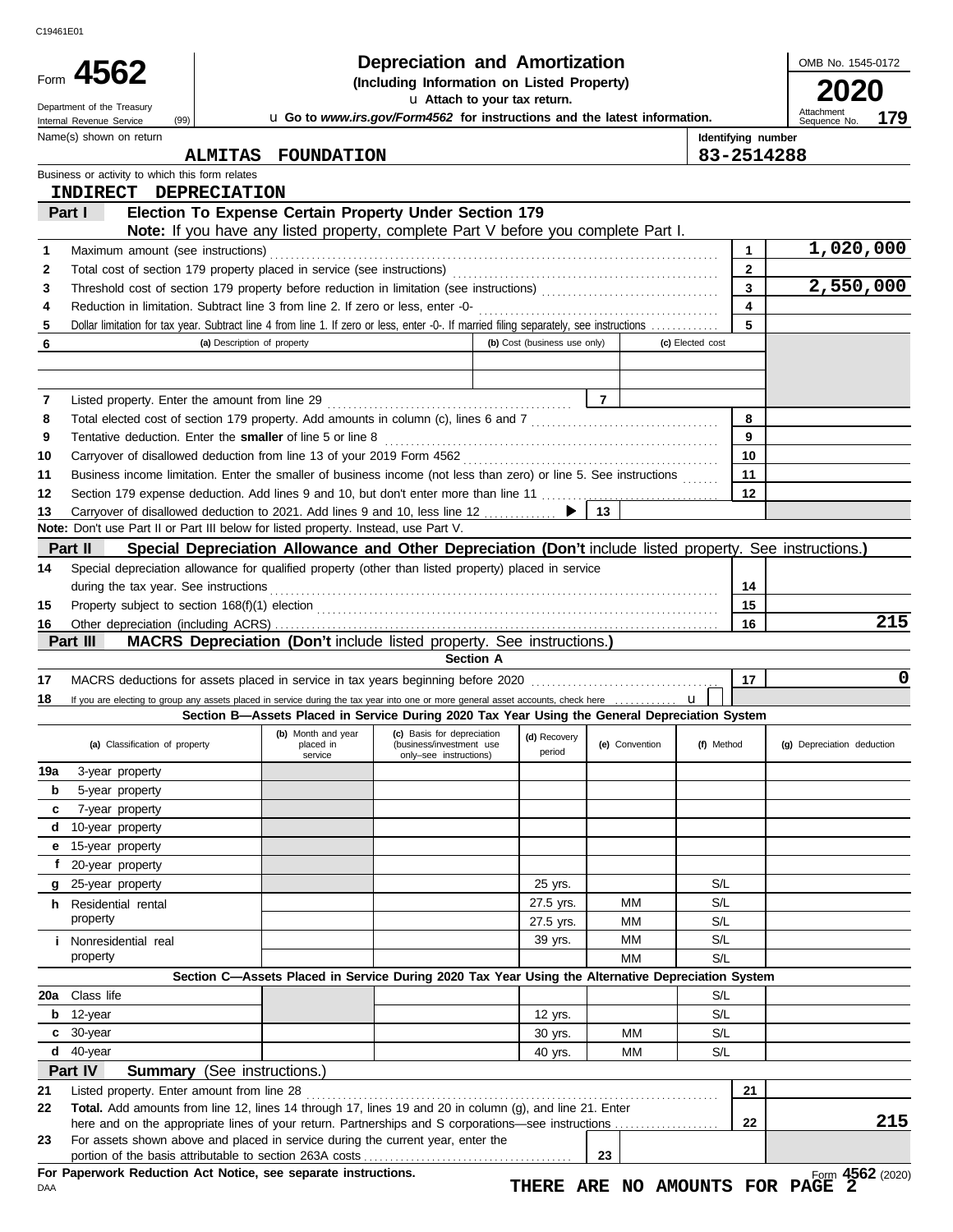### **Form 990-EZ, Part I, Line 11 - Benefits Paid To or For Members**

| Amount |
|--------|
| 856    |
| 856    |
|        |